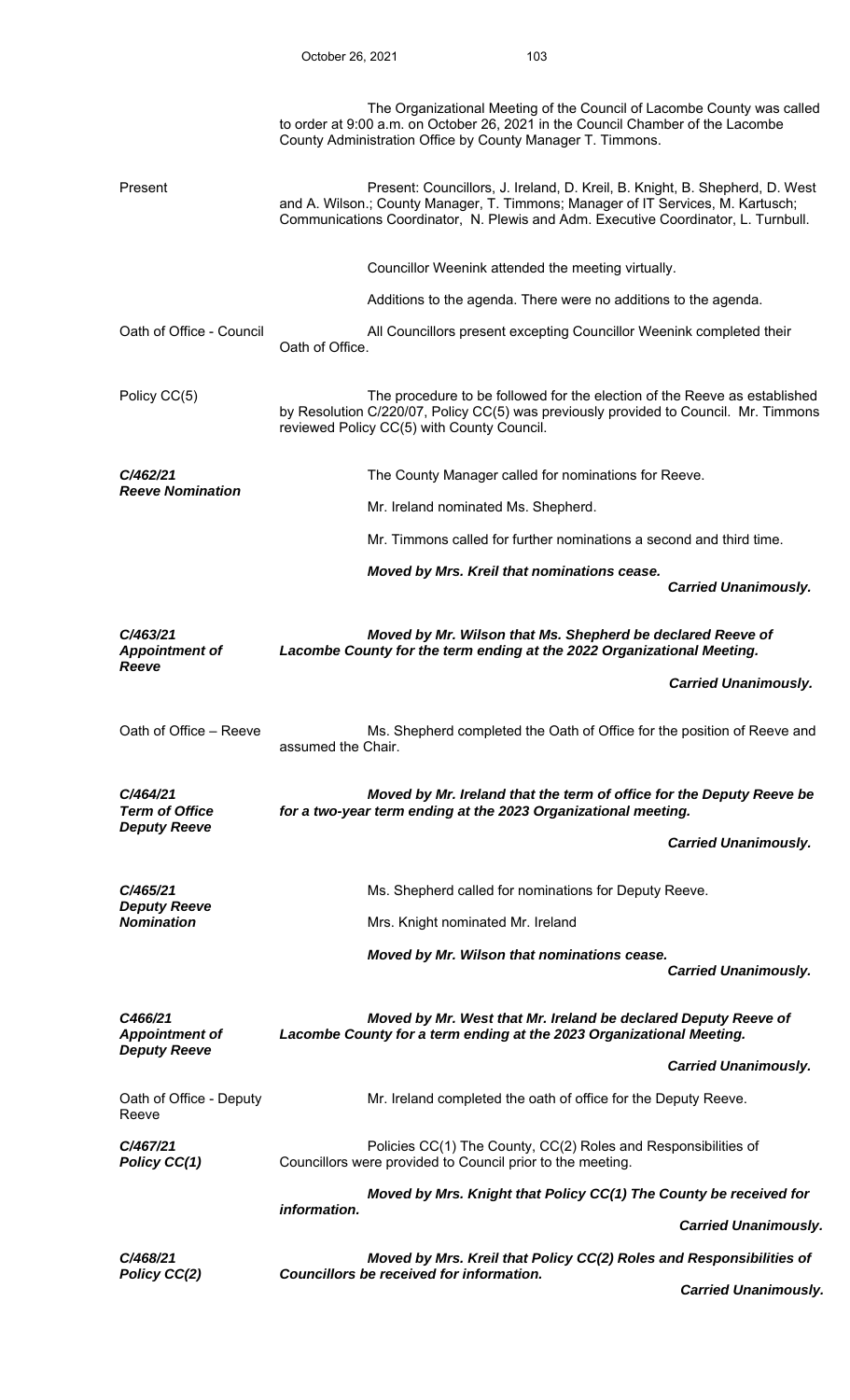|                                                                 | 9:35 a.m.                   | Ms. Plewis withdrew from the meeting.                                                                                                                                                                                                                                                          |                             |
|-----------------------------------------------------------------|-----------------------------|------------------------------------------------------------------------------------------------------------------------------------------------------------------------------------------------------------------------------------------------------------------------------------------------|-----------------------------|
| C/469/21<br>Policy CC(3)<br><b>Revised</b>                      |                             | Moved by Mrs. Kreil that Policy CC(3) Duties of Committees,<br>Commissions and Boards be revised to have Section 1, (a) and (b) read that the<br>term of appointment be for a two-year period.                                                                                                 |                             |
|                                                                 |                             |                                                                                                                                                                                                                                                                                                | <b>Carried Unanimously.</b> |
| Policy CC(9)<br>Overview                                        |                             | Mr. Kartusch reviewed the revisions to Policy CC(9) for Council's<br>information. The revised policy will be presented for Council's consideration of approval<br>at the October 28, 2021 Council meeting.                                                                                     |                             |
| C/470/21<br><b>Appointment of</b><br><b>SDAB</b>                |                             | A vote by secret ballot took place for the appointments to the County's<br>Subdivision and Development Appeal Board.                                                                                                                                                                           |                             |
|                                                                 |                             | Moved by Mrs. Knight that Garth Yeomans, Wade Martens, Linda<br>McLevin, Denniece Crout, Anita Gillard and Mike Lowry be appointed as the<br>members to the County's Subdivision and Development Appeal Board for a two-<br>year term commencing January 1, 2022 and ending December 31, 2023. |                             |
|                                                                 |                             |                                                                                                                                                                                                                                                                                                | <b>Carried Unanimously.</b> |
| C/471/21<br><b>Appointment of</b><br><b>LARB and CARB</b>       | Board (CARB).               | A vote by secret ballot took place for the appointments to the County's<br>Local Assessment Review Boards (LARB) and the Composite Assessment Review                                                                                                                                           |                             |
|                                                                 |                             | Moved by Mr. Ireland that Garth Yeomans, Wade Martens, Linda<br>McLevin, Denniece Crout, Anita Gillard and Mike Lowry be appointed to the<br>Assessment Review Boards (LARB & CARB).                                                                                                           |                             |
|                                                                 |                             |                                                                                                                                                                                                                                                                                                | <b>Carried Unanimously.</b> |
| C/472/21<br><b>Appointment of Chair</b><br><b>LARB and CARB</b> |                             | Moved by Mrs. Kreil that Garth Yeomans be appointed the Chair of<br>the Local Assessment Review Board (LARB) and the Chair of the Composite<br><b>Assessment Review Board (CARB).</b>                                                                                                          |                             |
|                                                                 |                             |                                                                                                                                                                                                                                                                                                | <b>Carried Unanimously.</b> |
| C/473/21<br><b>Appointment of MPC</b>                           | <b>Planning Commission.</b> | Moved by Mr. Wilson that Mr. Ireland, Mrs. Knight, Mrs. Kreil, Ms.<br>Shepherd, Mr. Weenink, Mr. West and Mr. Wilson be appointed to the Municipal                                                                                                                                             |                             |
|                                                                 |                             |                                                                                                                                                                                                                                                                                                | <b>Carried Unanimously.</b> |
| C/474/21<br><b>Nominations - Chair</b><br><b>MPC</b>            | Planning Commission.        | Ms. Shepherd called for nominations for the Chair of the Municipal                                                                                                                                                                                                                             |                             |
|                                                                 |                             | Mr. Ireland nominated Mrs. Kreil.                                                                                                                                                                                                                                                              |                             |
|                                                                 |                             | Moved by Mrs. Knight that nominations cease.                                                                                                                                                                                                                                                   | <b>Carried Unanimously.</b> |
| C/475/21                                                        |                             | Moved by Mr. Ireland that Mrs. Kreil be appointed Chair of the                                                                                                                                                                                                                                 |                             |
| <b>Appointment Chair</b><br><b>MPC</b>                          |                             | <b>Municipal Planning Commission.</b>                                                                                                                                                                                                                                                          | <b>Carried Unanimously.</b> |
| C/476/21<br><b>Nominations - Vice</b>                           | Planning Commission.        | Ms. Shepherd called for nominations for Vice Chair of the Municipal                                                                                                                                                                                                                            |                             |
| <b>Chair MPC</b>                                                | Commission.                 | Mr. West nominated Mrs. Knight for Vice Chair of the Municipal Planning                                                                                                                                                                                                                        |                             |
|                                                                 |                             | Moved by Mrs. Kreil that nominations cease.                                                                                                                                                                                                                                                    | <b>Carried Unanimously.</b> |
| C/477/21                                                        |                             | Moved by Mrs. Kreil that Mrs. Knight be appointed as Vice Chair of                                                                                                                                                                                                                             |                             |
| <b>Appointment Vice</b><br><b>Chair MPC</b>                     |                             | the Municipal Planning Commission.                                                                                                                                                                                                                                                             | <b>Carried Unanimously.</b> |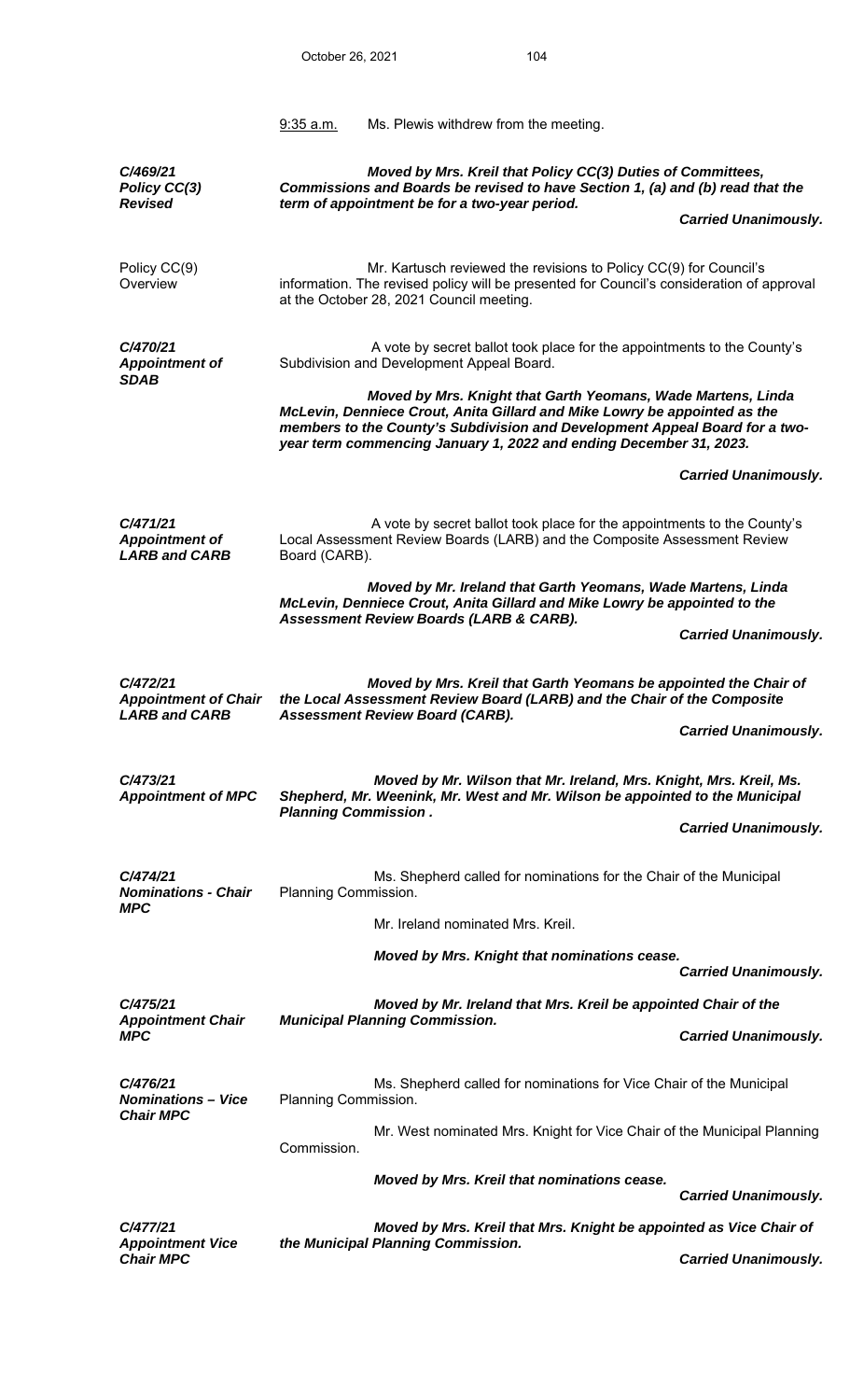| C/478/21                                                                        |                                                                                                                                           | Ms. Shepherd called for nominations to the Public Relations Committee.                                                                              |                             |
|---------------------------------------------------------------------------------|-------------------------------------------------------------------------------------------------------------------------------------------|-----------------------------------------------------------------------------------------------------------------------------------------------------|-----------------------------|
| <b>Nominations PR</b><br><b>Committee</b>                                       |                                                                                                                                           | Mr. Ireland nominated Ms. Shepherd and Mr. West.                                                                                                    |                             |
|                                                                                 |                                                                                                                                           | Moved by Mrs. Knight that nominations cease.                                                                                                        |                             |
| C/479/21                                                                        |                                                                                                                                           |                                                                                                                                                     | <b>Carried Unanimously.</b> |
| <b>Appointments PR</b>                                                          |                                                                                                                                           | Moved by Mr. Ireland that Ms. Shepherd and Mr. West be appointed<br>to the Public Relations Committee.                                              |                             |
| <b>Committee</b>                                                                |                                                                                                                                           |                                                                                                                                                     | <b>Carried Unanimously.</b> |
| C/480/21                                                                        |                                                                                                                                           | Ms. Shepherd called for nominations for the Chair of the Public Relations                                                                           |                             |
| <b>Nominations Chair</b><br><b>PR Committee</b>                                 | Committee.                                                                                                                                | Ms. Shepherd nominated Mr. West.                                                                                                                    |                             |
|                                                                                 |                                                                                                                                           | Moved by Mr. Ireland that nominations cease.                                                                                                        | <b>Carried Unanimously.</b> |
| C/481/21                                                                        |                                                                                                                                           | Moved by Mrs. Knight that Mr. West be appointed as Chair of the                                                                                     |                             |
| <b>Appointment Chair</b><br><b>PR Committee</b>                                 |                                                                                                                                           | <b>Public Relations Committee.</b>                                                                                                                  | <b>Carried Unanimously.</b> |
| C/482/21<br><b>Nominations</b><br><b>Emergency Services</b><br><b>Committee</b> |                                                                                                                                           | Ms. Shepherd called for nominations for the representatives to the<br><b>Emergency Services Committee.</b>                                          |                             |
|                                                                                 |                                                                                                                                           | Mr. Ireland nominated Mrs. Knight, Mrs. Kreil and Mr. Wilson.                                                                                       |                             |
|                                                                                 |                                                                                                                                           | Moved by Mr. West that nominations cease.                                                                                                           |                             |
|                                                                                 |                                                                                                                                           |                                                                                                                                                     | <b>Carried Unanimously.</b> |
| C/483/21<br><b>Appointments</b><br><b>Emergency Services</b>                    | Moved by Mr. West that Mrs. Knight, Mrs. Kreil and Mr. Wilson be<br>appointed as the representatives to the Emergency Services Committee. |                                                                                                                                                     |                             |
| <b>Committee</b>                                                                |                                                                                                                                           |                                                                                                                                                     | <b>Carried Unanimously.</b> |
| C/484/21<br><b>Nominations Chair</b>                                            | Services Committee.                                                                                                                       | Ms. Shepherd called for nominations for the Chair of the Emergency                                                                                  |                             |
| <b>Emergency Services</b><br><b>Committee</b>                                   |                                                                                                                                           | Mrs. Kreil nominated Mrs. Knight.                                                                                                                   |                             |
|                                                                                 |                                                                                                                                           | Moved by Mr. Ireland that nominations cease.                                                                                                        |                             |
|                                                                                 |                                                                                                                                           |                                                                                                                                                     | <b>Carried Unanimously.</b> |
| C/485/21<br><b>Appointment Chair</b>                                            |                                                                                                                                           | Moved by Mrs. Kreil that Mrs. Knight be appointed as Chair of the<br><b>Emergency Services Committee.</b>                                           |                             |
| <b>Emergency Services</b><br><b>Committee</b>                                   |                                                                                                                                           |                                                                                                                                                     | <b>Carried Unanimously.</b> |
| C/486/21<br><b>Appointment Salary</b>                                           |                                                                                                                                           | Moved by Mr. Wilson that Mr. Ireland, Mrs. Knight, Mrs. Kreil, Ms.<br>Shepherd, Mr. Weenink, Mr. West and Mr. Wilson be appointed to the Salary and |                             |
| & Wage Review<br><b>Committee</b>                                               | <b>Wage Review Committee.</b>                                                                                                             |                                                                                                                                                     | <b>Carried Unanimously.</b> |
| C/487/21<br><b>Nominations Chair</b>                                            | Committee.                                                                                                                                | Ms. Shepherd called for nomination for the Chair of the Salary and Wage                                                                             |                             |
| <b>Salary &amp; Wage</b><br><b>Review Committee</b>                             | Mr. Ireland nominated Ms. Shepherd as Chair of Salary and Wage<br>Review Committee.                                                       |                                                                                                                                                     |                             |
|                                                                                 |                                                                                                                                           | Moved by Mr. Ireland that nominations cease.                                                                                                        |                             |
|                                                                                 |                                                                                                                                           |                                                                                                                                                     | <b>Carried Unanimously.</b> |
| C/488/21                                                                        |                                                                                                                                           | Moved by Mrs. Knight that Ms. Shepherd be appointed as Chair of                                                                                     |                             |
| <b>Appointment Chair</b><br>Salary & Wage<br><b>Review Committee</b>            |                                                                                                                                           | <b>Salary and Wage Review Committee.</b>                                                                                                            | <b>Carried Unanimously.</b> |
| C/489/21                                                                        |                                                                                                                                           | Moved by Mr. West that the members of the SDAB be appointed to                                                                                      |                             |
| <b>Weed Control Appeal</b><br><b>Board</b>                                      |                                                                                                                                           | the Weed Control Appeal Board.                                                                                                                      | <b>Carried Unanimously.</b> |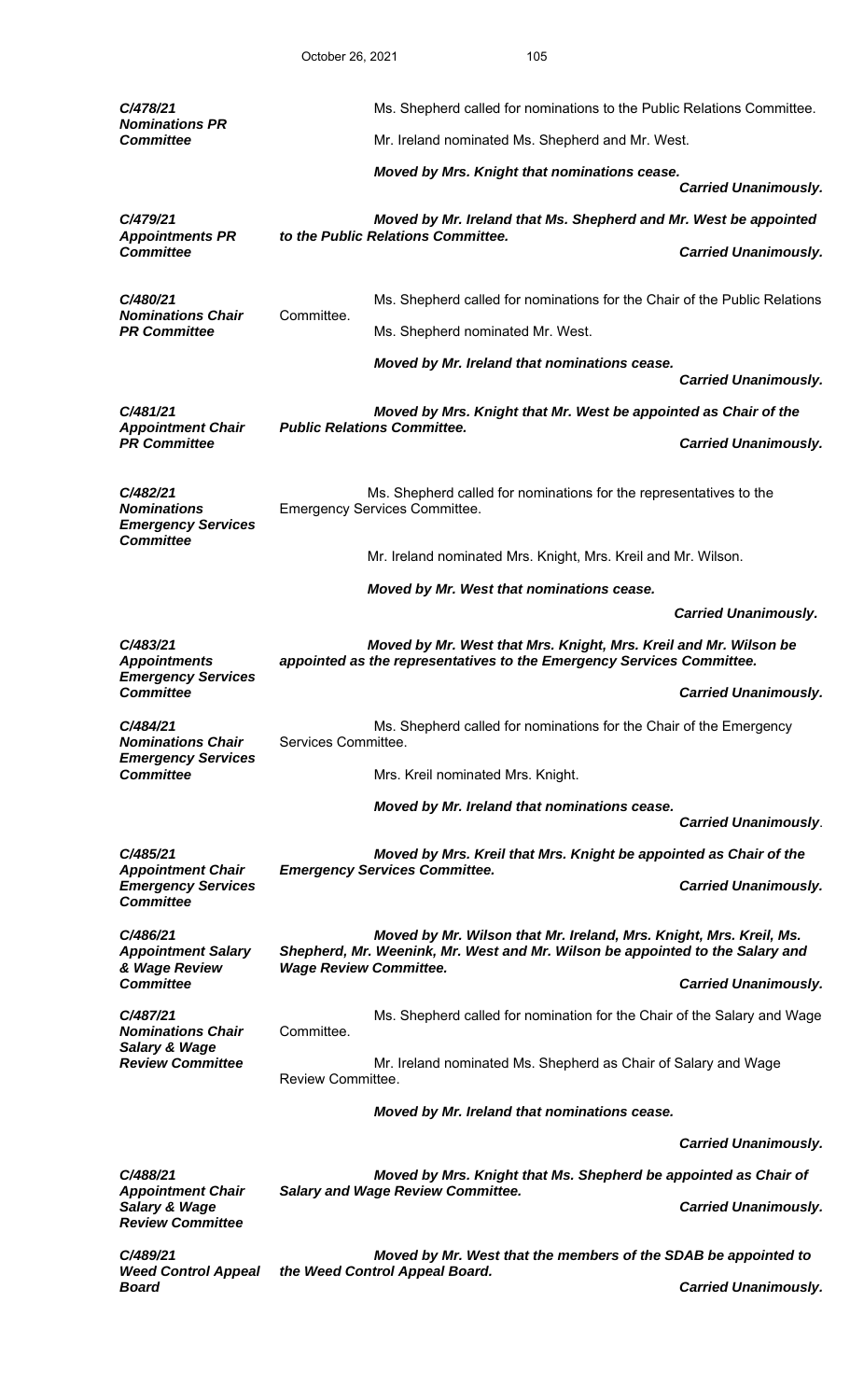| C/490/21<br><b>Pest Control Appeal</b>                                 | Moved by Mr. Ireland that the members of the SDAB be appointed to<br>the Pest Control Appeal Board.                                                                                            |                             |
|------------------------------------------------------------------------|------------------------------------------------------------------------------------------------------------------------------------------------------------------------------------------------|-----------------------------|
| <b>Board</b>                                                           |                                                                                                                                                                                                | <b>Carried Unanimously.</b> |
| C/491/21<br><b>Appointments-</b><br><b>Lacombe County</b>              | Moved by Mr. Ireland that Mr. Ireland, Mrs. Knight, Mrs. Kreil, Ms.<br>Shepherd, Mr. Weenink, Mr. West and Mr. Wilson be appointed to the Lacombe<br><b>County Agricultural Service Board.</b> |                             |
| ASB                                                                    |                                                                                                                                                                                                | <b>Carried Unanimously.</b> |
| C/492/21<br><b>Nominations Chair</b><br><b>Lacombe County</b>          | Ms. Shepherd called for nominations for the Chair of the Lacombe<br>County Agriculture Service Board.                                                                                          |                             |
| <b>ASB</b>                                                             | Mr. Ireland nominated Mrs. Knight as Chair of the Lacombe County<br>Agricultural Service Board.                                                                                                |                             |
|                                                                        | Moved by Mrs. Kreil that nominations cease.                                                                                                                                                    | <b>Carried Unanimously.</b> |
| C/493/21                                                               | Moved by Mr. Ireland that Mrs. Knight be appointed as Chair of the                                                                                                                             |                             |
| <b>Appointment Chair</b><br><b>Lacombe County</b><br><b>ASB</b>        | <b>Lacombe County Agricultural Service Board.</b>                                                                                                                                              | <b>Carried Unanimously.</b> |
| C/494/21<br><b>Nominations Gull</b><br><b>Lake Stabilization</b>       | Ms. Shepherd called for nominations for the representative to the Gull<br>Lake Stabilization Advisory Committee.                                                                               |                             |
| <b>Advisory Committee</b>                                              | Mr. Ireland nominated Mr. Weenink.                                                                                                                                                             |                             |
|                                                                        | Mrs. Knight nominated Mr. Wilson.                                                                                                                                                              |                             |
|                                                                        | Moved by Mrs. Knight that nominations cease.                                                                                                                                                   | <b>Carried Unanimously.</b> |
|                                                                        | Mr. Wilson denied the nomination and agreed to serve as the alternate<br>representative.                                                                                                       |                             |
| C/495/21<br><b>Appointment Rep &amp;</b>                               | Moved by Mr. West that Mr. Weenink be appointed as the<br>representative to the Gull Lake Stabilization Committee and that Mr. Wilson be                                                       |                             |
| <b>Alternate Gull Lake</b><br><b>Stabilization</b><br><b>Committee</b> | appointed as the alternate representative.                                                                                                                                                     | <b>Carried Unanimously.</b> |
| C/496/21<br><b>Nominations LRWSC</b>                                   | Ms. Shepherd called for nominations for the representatives to the<br>Lacombe Regional Waste Services Commission.                                                                              |                             |
|                                                                        | Mr. Ireland nominated Mr. Weenink and Mrs. Kreil.                                                                                                                                              |                             |
|                                                                        | Moved by Mr. Wilson that nominations cease.                                                                                                                                                    | <b>Carried Unanimously.</b> |
| C/497/21<br><b>Appointment LRWSC</b>                                   | Moved by Mr. Ireland that Mr. Weenink and Mrs. Kreil be appointed to<br>the Lacombe Regional Waste Services Commission.                                                                        |                             |
|                                                                        |                                                                                                                                                                                                | <b>Carried Unanimously.</b> |
| C/498/21<br><b>Nominations LRWSC</b>                                   | Ms. Shepherd called for nominations for the alternate representative to<br>the Lacombe Regional Waste Services Commission.                                                                     |                             |
| <i><b>Alternate</b></i>                                                | Mrs. Knight nominated Mr. West                                                                                                                                                                 |                             |
|                                                                        | Moved by Mr. Ireland that nominations cease.                                                                                                                                                   |                             |
|                                                                        |                                                                                                                                                                                                | <b>Carried Unanimously.</b> |
| C/499/21<br><b>Appointment LRSWC</b><br><b>Alternate</b>               | Moved by Mr. Ireland that Mr. West be appointed as the alternate<br>representative to the Lacombe Regional Waste Services Commission.                                                          |                             |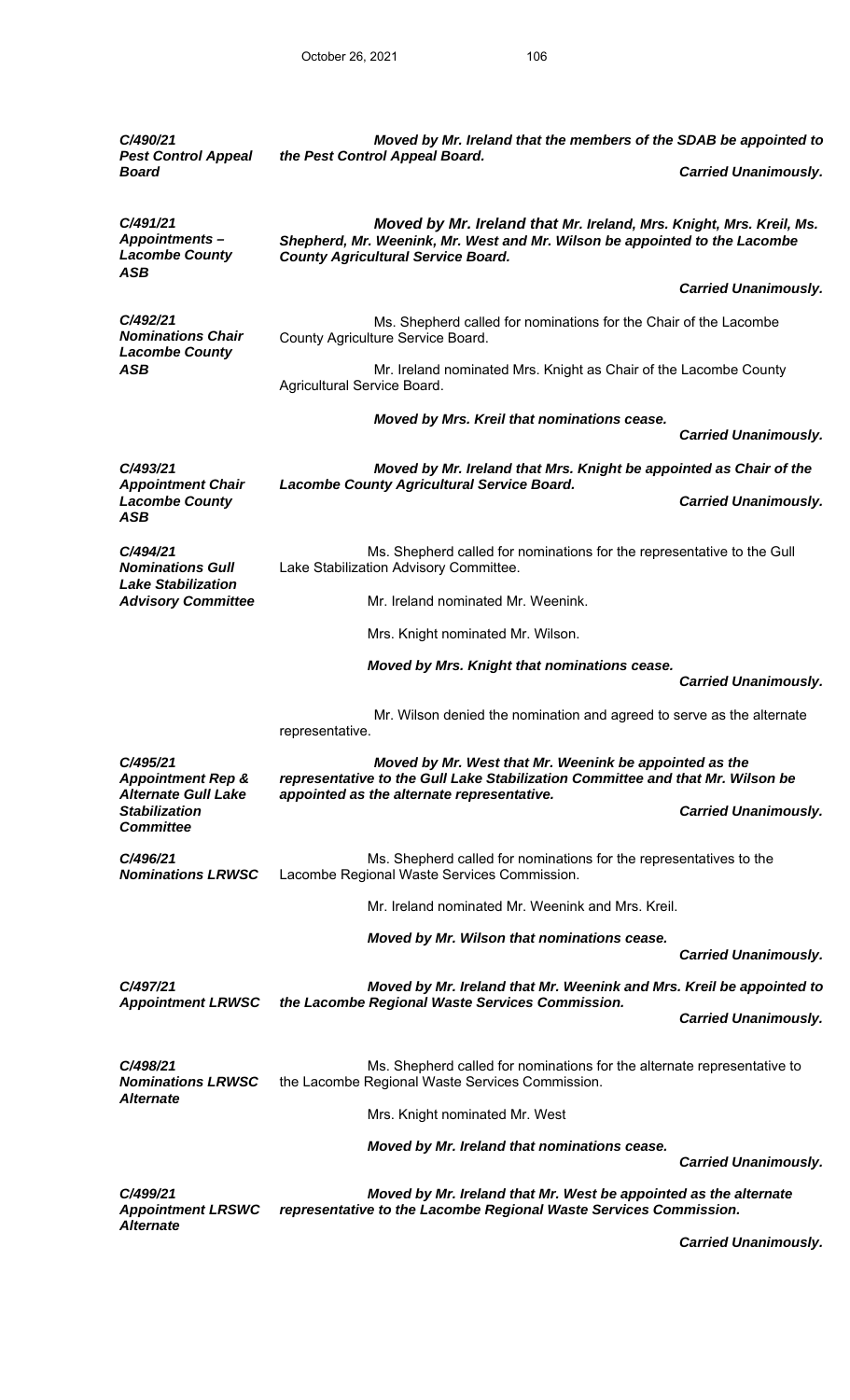| C/500/21<br><b>Nominations Clive</b>                    | Ms. Shepherd called for nominations for the representatives to the Clive<br>Seed Cleaning Co-op.                                                                 |
|---------------------------------------------------------|------------------------------------------------------------------------------------------------------------------------------------------------------------------|
| <b>Seed Cleaning Co-op</b>                              | Mr. Ireland nominated Mrs. Knight.                                                                                                                               |
|                                                         | Mrs. Knight nominated Mr. Ireland.                                                                                                                               |
|                                                         | Moved by Mr. Wilson that nominations cease.                                                                                                                      |
|                                                         | <b>Carried Unanimously.</b>                                                                                                                                      |
| C/501/21<br><b>Appointment Clive</b>                    | Moved by Mrs. Kreil that Mrs. Knight and Mr. Ireland be appointed as<br>the representatives to the Clive Seed Cleaning Co-op.                                    |
| <b>Seed Cleaning Co-op</b>                              | <b>Carried Unanimously.</b>                                                                                                                                      |
| C/502/21<br><b>Nominations CRMA</b>                     | Ms. Shepherd called for nominations for Lacombe County's Director to<br>Central Zone Rural Municipalities of Alberta (CRMA).                                     |
|                                                         | Mr. Ireland nominated Ms. Shepherd                                                                                                                               |
|                                                         | Moved by Mrs. Knight that nominations cease.                                                                                                                     |
|                                                         | <b>Carried Unanimously.</b>                                                                                                                                      |
| C/503/21<br><b>Appointment CRMA</b>                     | Moved by Mrs. Kreil that Ms. Shepherd be appointed as Lacombe<br>County's Director to Central Zone Rural Municipalities of Alberta (CRMA).                       |
|                                                         | <b>Carried Unanimously.</b>                                                                                                                                      |
| C/504/21<br><b>Nominations PRLB</b>                     | Ms. Shepherd called for nominations for the representative to the<br>Parkland Regional Library Board.                                                            |
|                                                         | Mrs. Knight nominated Mrs. Kreil.                                                                                                                                |
|                                                         | Moved by Mr. Ireland that nominations cease.                                                                                                                     |
|                                                         | <b>Carried Unanimously.</b>                                                                                                                                      |
| C/505/21<br><b>Appointment PRLB</b>                     | Moved by Mr. West that Mrs. Kreil be appointed as the<br>representative to the Parkland Regional Library Board.                                                  |
|                                                         | <b>Carried Unanimously.</b>                                                                                                                                      |
| C/506/21<br><b>Nominations PRLB</b><br><b>Alternate</b> | Ms. Shepherd called for nominations for the alternate representative to<br>the Parkland Regional Library Board.                                                  |
|                                                         | Mr. Wilson nominated Ms. Shepherd.                                                                                                                               |
|                                                         | Moved by Mr. Ireland that nominations cease.<br><b>Carried Unanimously.</b>                                                                                      |
| C/507/21<br><b>Appointment PRLB</b>                     | Moved by Mrs. Knight that Ms. Shepherd be appointed as the<br>alternate representative to the Parkland Regional Library Board.                                   |
| <b>Alternate</b>                                        | <b>Carried Unanimously.</b>                                                                                                                                      |
| C/508/21<br><b>Nominations</b>                          | Ms. Shepherd called for nominations for the representative to the North<br>Red Deer River Water Services Commission.                                             |
| <b>NRDRWSC</b>                                          | Mrs. Knight nominated Mr. Ireland.                                                                                                                               |
|                                                         | Mrs. Kreil nominated Mr. Weenink.                                                                                                                                |
|                                                         | Moved by Mr. Wilson that nominations cease.                                                                                                                      |
|                                                         | <b>Carried Unanimously.</b>                                                                                                                                      |
|                                                         | Mr. Weenink denied the nomination and agree to serve as the alternate<br>representative.                                                                         |
| C/509/21<br><b>Appointment</b><br><b>NRDRWSC</b>        | Moved by Mrs. Kreil that Mr. Ireland be appointed as the<br>representative to the North Red Deer River Water Services Commission.<br><b>Carried Unanimously.</b> |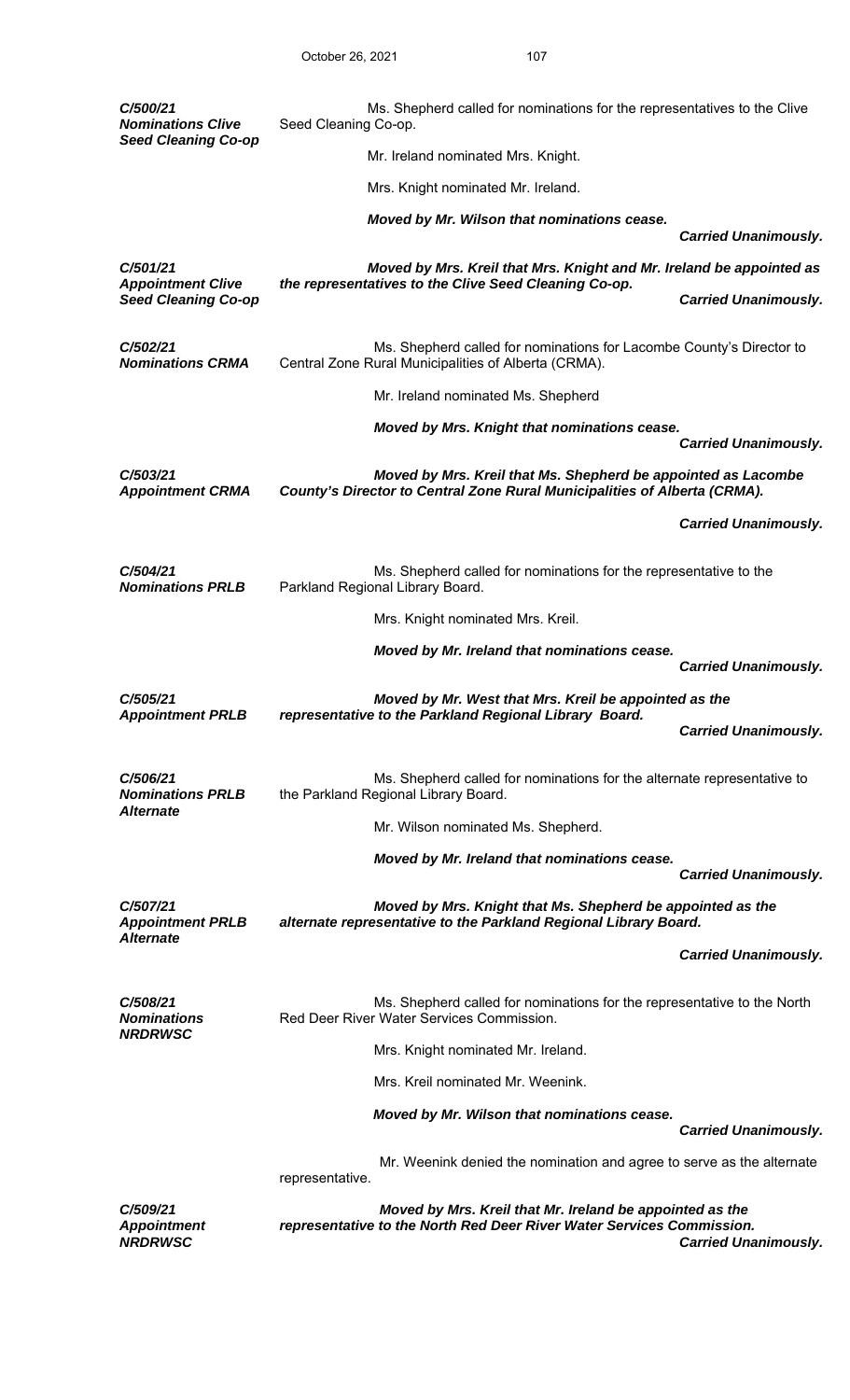October 26, 2021 108

| C/510/21<br><b>Appointment</b><br><b>NRDRWSC</b>                     |                    | Moved by Mrs. Knight that Mr. Weenink be appointed as the<br>alternate representative to the North Red Deer River Water Services Commission.                                                                                |                             |
|----------------------------------------------------------------------|--------------------|-----------------------------------------------------------------------------------------------------------------------------------------------------------------------------------------------------------------------------|-----------------------------|
| <b>Alternate</b>                                                     |                    |                                                                                                                                                                                                                             | <b>Carried Unanimously.</b> |
| C/511/21<br><b>Nominations</b><br><b>NRDRWWSC</b>                    |                    | Ms. Shepherd called for nominations for the representative to the North<br>Red Deer Regional Wastewater Services Commission.                                                                                                |                             |
|                                                                      |                    | Mrs. Kreil nominated Mr. Ireland as the representative to the North Red<br>Deer Regional Wastewater Services Commission and nominated Mr. Weenink as the<br>alternate representative to the Commission.                     |                             |
|                                                                      |                    | Moved by Mr. West that nominations cease.                                                                                                                                                                                   | <b>Carried Unanimously.</b> |
| C/512/21<br><b>Appointment</b><br><b>NRDRWWSC</b><br>Representative/ |                    | Moved by Mrs. Kreil that Mr. Ireland be appointed as the<br>representative to the North Red Deer Regional Wastewater Services Commission<br>and Mr. Weenink be appointed as the alternate representative to the Commission. |                             |
| <b>Alternate</b>                                                     |                    |                                                                                                                                                                                                                             | <b>Carried Unanimously.</b> |
| C/513/21<br><b>Nominations</b><br>Highway 12/21 Water                |                    | Ms. Shepherd called for nominations for the representatives to the<br>Highway 12/21 Regional Water Services Commission.                                                                                                     |                             |
| <b>Services Commission</b>                                           |                    | Mr. Ireland nominated Mr. Weenink and Mrs. Knight.                                                                                                                                                                          |                             |
|                                                                      |                    | Moved by Mr. Ireland that nominations cease.                                                                                                                                                                                | <b>Carried Unanimously.</b> |
| C/514/21<br><b>Appointments</b><br>Highway 12/21 Water               | <b>Commission.</b> | Moved by Mr. Wilson that Mr. Weenink and Mrs. Knight be<br>appointed as the representatives to the Highway 12/21 Regional Water Services                                                                                    |                             |
| <b>Services Commission</b>                                           |                    |                                                                                                                                                                                                                             | <b>Carried Unanimously.</b> |
| C/515/21<br><b>Nominations Alternate</b><br>Highway 12/21 Water      |                    | Ms. Shepherd called for nominations for the alternate representative to<br>the Highway 12/21 Regional Water Services Commission.                                                                                            |                             |
| <b>Services Commission</b>                                           |                    | Mr. Ireland nominated Mr. West as the alternate.                                                                                                                                                                            |                             |
|                                                                      |                    | Moved by Mrs. Knight that nominations cease.                                                                                                                                                                                | <b>Carried Unanimously.</b> |
| C/516/21                                                             |                    | Moved by Mr. Wilson that Mr. West be appointed as the alternate                                                                                                                                                             |                             |
| <b>Appointment Alternate</b><br>Highway 12/21 Water                  |                    | representative to the Highway 12/21 Regional Water Services Commission.                                                                                                                                                     |                             |
| <b>Services Commission</b>                                           |                    |                                                                                                                                                                                                                             | <b>Carried Unanimously.</b> |
| C/517/21<br><b>Nominations</b>                                       |                    | Ms. Shepherd called for nominations for the representative to the Sylvan<br>Lake Regional Water/Wastewater Commission.                                                                                                      |                             |
| <b>SLRWWC</b>                                                        |                    | Mr. Wilson nominated Mrs. Kreil.                                                                                                                                                                                            |                             |
|                                                                      |                    | Moved by Mr. West that nominations cease.                                                                                                                                                                                   |                             |
|                                                                      |                    |                                                                                                                                                                                                                             | <b>Carried Unanimously.</b> |
| C/518/21<br><b>Appointment</b><br><b>SLRWWC</b>                      |                    | Moved by Mrs. Knight that Mrs. Kreil be appointed as the<br>representative to the Sylvan Lake Regional Water/Wastewater Commission.                                                                                         |                             |
|                                                                      |                    |                                                                                                                                                                                                                             | <b>Carried Unanimously.</b> |
| C/519/21<br><b>Nominations</b><br><b>SLRWWC Alternate</b>            |                    | Ms. Shepherd called for nominations for the alternate representative to<br>the Sylvan Lake Regional Water/Wastewater Commission.                                                                                            |                             |
|                                                                      |                    | Mr. Ireland nominated Mr. Wilson.                                                                                                                                                                                           |                             |
|                                                                      |                    | Moved by Mr. West that nominations cease.                                                                                                                                                                                   | <b>Carried Unanimously.</b> |
|                                                                      |                    |                                                                                                                                                                                                                             |                             |
| <b>C/520/21</b><br><b>Appointment</b><br><b>SLRWWC Alternate</b>     |                    | Moved by Mr. Ireland that Mr. Wilson be appointed as the alternate<br>representative to the Sylvan Lake Regional Water/Wastewater Commission.                                                                               |                             |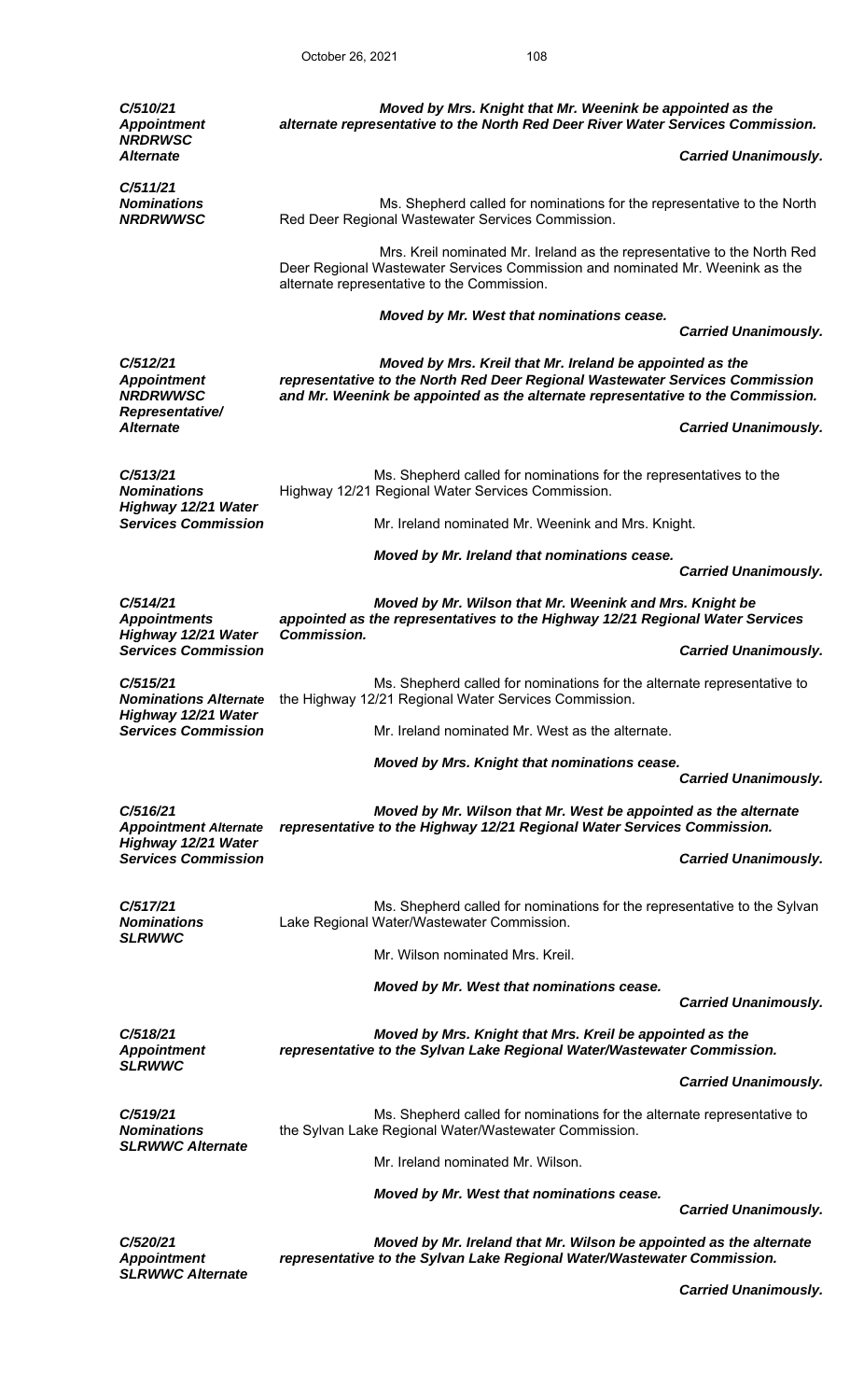| C/521/21<br><b>Nominations CAEP</b>                     | Mrs. Shepherd called for nominations for the representative to the<br>Central Alberta Economic Partnership Committee (CAEP).                     |                             |
|---------------------------------------------------------|--------------------------------------------------------------------------------------------------------------------------------------------------|-----------------------------|
|                                                         | Mr. Wilson nominated Mrs. Knight.                                                                                                                |                             |
|                                                         | Moved by Mr. Wilson that nominations cease.                                                                                                      | <b>Carried Unanimously.</b> |
| C/522/21<br><b>Appointment CAEP</b>                     | Moved by Mrs. Kreil that Mrs. Knight be appointed as the<br>representative to the Central Alberta Economic Partnership Committee (CAEP).         |                             |
|                                                         |                                                                                                                                                  | <b>Carried Unanimously.</b> |
| C/523/21<br><b>Nominations CAEP</b><br><b>Alternate</b> | Mrs. Shepherd called for nominations for the alternate representative to<br>the Central Alberta Economic Partnership Committee (CAEP).           |                             |
|                                                         | Mr. Ireland nominated Mr. West.                                                                                                                  |                             |
|                                                         | Moved by Mrs. Kreil that nominations cease.                                                                                                      |                             |
|                                                         |                                                                                                                                                  | <b>Carried Unanimously.</b> |
| C/524/21<br><b>Appointment CAEP</b><br><b>Alternate</b> | Moved by Mr. Ireland that Mr. West be appointed as the alternate<br>representative to the Central Alberta Economic Partnership Committee (CAEP). |                             |
|                                                         |                                                                                                                                                  | <b>Carried Unanimously.</b> |
| C/525/21<br><b>Nominations PAMZ</b>                     | Ms. Shepherd called for nominations for the representative to the<br>Parkland Air Management Zone (PAMZ).                                        |                             |
|                                                         | Mr. Ireland nominated Mr. West.                                                                                                                  |                             |
|                                                         | Moved by Mrs. Kreil that nominations cease.                                                                                                      | <b>Carried Unanimously.</b> |
| C/526/21<br><b>Appointment PAMZ</b>                     | Moved by Mrs. Knight that Mr. West be appointed as the<br>representative to the Parkland Air Management Zone (PAMZ).                             |                             |
|                                                         |                                                                                                                                                  | <b>Carried Unanimously.</b> |
| C/527/21<br><b>Nominations PAMZ</b>                     | Ms. Shepherd called for nominations for the alternate representative to<br>the Parkland Air Management Zone (PAMZ).                              |                             |
| <b>Alternate</b>                                        | Mrs. Knight nominated Ms. Shepherd.                                                                                                              |                             |
|                                                         | Moved by Mr. West that nominations cease.                                                                                                        | <b>Carried Unanimously.</b> |
| C/528/21<br><b>Appointment PAMZ</b><br><b>Alternate</b> | Moved by Mrs. Kreil that Ms. Shepherd be appointed as the<br>alternate representative to the Parkland Air Management Zone (PAMZ).                |                             |
|                                                         |                                                                                                                                                  | <b>Carried Unanimously.</b> |
| C/529/21<br><b>Nominations RDRWA</b>                    | Ms. Shepherd called for nominations for the representative to the Red<br>Deer River Watershed Alliance (RDRWA).                                  |                             |
|                                                         | Mr. Wilson nominated Mrs. Knight.                                                                                                                |                             |
|                                                         | Moved by Mr. West that nominations cease.                                                                                                        | <b>Carried Unanimously.</b> |
| C/530/21<br><b>Appointment RDRWA</b>                    | Moved by Mrs. Kreil that Mrs. Knight be appointed as the<br>representative to the Red Deer River Watershed Alliance (RDRWA).                     |                             |
|                                                         |                                                                                                                                                  | <b>Carried Unanimously.</b> |
| C/531/21                                                | Ms. Shepherd called for nominations for the alternate representative to                                                                          |                             |

*Nominations Alternate RDRWA*   Ms. Shepherd called for nominations for the alternate representative to the Red Deer River Watershed Alliance (RDRWA).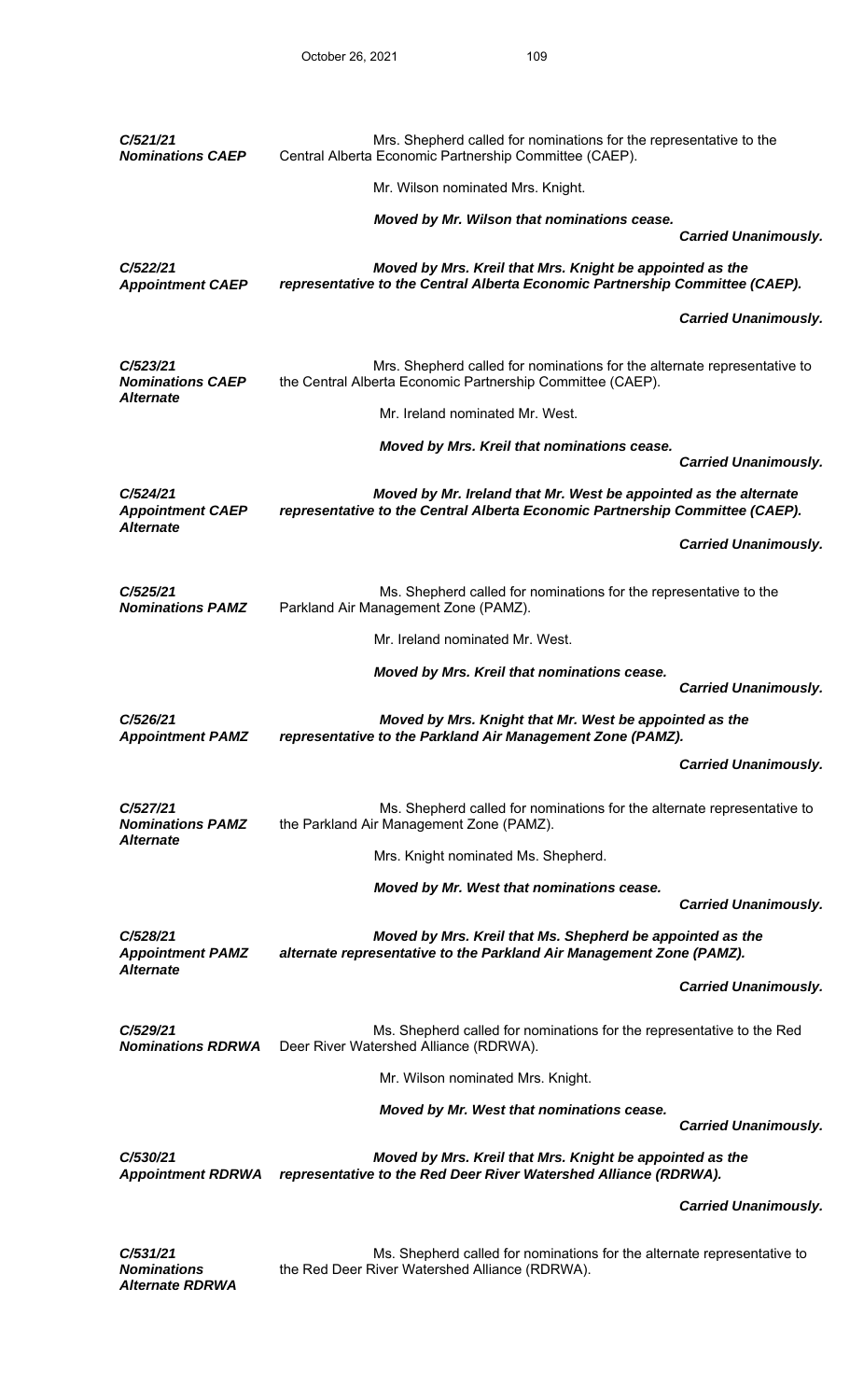Mr. Ireland nominated Mr. Wilson.

*Moved by Mr. West that nominations cease.* 

 *Carried Unanimously.* 

|                                                             |                                                                                                                                                    | Garricu Ondrinnousiy.       |
|-------------------------------------------------------------|----------------------------------------------------------------------------------------------------------------------------------------------------|-----------------------------|
| C/532/21<br><b>Appointment</b><br><b>Alternate RDRWA</b>    | Moved by Mr. Ireland that Mr. Wilson be appointed as the alternate<br>representative to the Red Deer River Watershed Alliance (RDRWA).             |                             |
|                                                             |                                                                                                                                                    | <b>Carried Unanimously.</b> |
| C/533/21<br><b>Nominations</b>                              | Ms. Shepherd called for nominations for the representative to the Red<br>Deer River Municipal Users Group (RDRMUG).                                |                             |
| <b>RDRMUG</b>                                               | Mrs. Knight nominated Mr. Ireland.                                                                                                                 |                             |
|                                                             | Moved by Mrs. Kreil that nominations cease.                                                                                                        | <b>Carried Unanimously.</b> |
| C/534/21<br><b>Appointment</b><br><b>RDRMUG</b>             | Moved by Mr. Wilson that Mr. Ireland be appointed as the<br>representative to the Red Deer River Municipal Users Group (RDRMUG).                   |                             |
|                                                             |                                                                                                                                                    | <b>Carried Unanimously.</b> |
| C/535/21<br><b>Nominations</b><br><b>Alternate RDRMUG</b>   | Ms. Shepherd called for nominations for the alternate representative to<br>the Red Deer River Municipal Users Group (RDRMUG).                      |                             |
|                                                             | Mrs. Kreil nominated Mrs. Knight.                                                                                                                  |                             |
|                                                             | Moved by Mr. Ireland that nominations cease.                                                                                                       | <b>Carried Unanimously.</b> |
| C/536/21<br><b>Appointment</b><br><b>Alternate RDRMUG</b>   | Moved by Mr. West that Mrs. Knight be appointed as the alternate<br>representative to the Red Deer River Municipal Users Group (RDRMUG).           |                             |
|                                                             |                                                                                                                                                    | <b>Carried Unanimously.</b> |
| C/537/21<br><b>Nominations</b>                              | Ms. Shepherd called for nominations for the representatives to the<br>Bradley Ditch Management Committee.                                          |                             |
| <b>Bradley Ditch Mgmt.</b>                                  | Mr. Ireland nominated Mr. West and Mr. Weenink.                                                                                                    |                             |
|                                                             | Moved by Mr. Ireland that nominations cease.                                                                                                       | <b>Carried Unanimously.</b> |
| C/538/21<br><b>Appointment</b>                              | Moved by Mrs. Knight that Mr. West and Mr. Weenink be appointed<br>as the representatives to the Bradley Ditch Management Committee.               |                             |
| <b>Bradley Ditch Mgmt.</b>                                  |                                                                                                                                                    | <b>Carried Unanimously.</b> |
| C/539/21<br><b>Nominations</b><br><b>Andrew Ditch Mgmt.</b> | Ms. Shepherd called for nominations for the representatives to the<br>Andrew Ditch Management Committee and the Everts Ditch Management Committee. |                             |
|                                                             | Mr. Ireland nominated Mr. Wilson and Mrs. Kreil.                                                                                                   |                             |
|                                                             | Moved by Mr. West that nominations cease.                                                                                                          | <b>Carried Unanimously.</b> |
| C/540/21<br><b>Appointment</b>                              | Moved by Mrs. Knight that Mr. Wilson and Mrs. Kreil be appointed<br>as the representatives to the Andrew Ditch Management Committee and the        |                             |
| <b>Andrew Ditch Mgmt.</b>                                   | <b>Everts Ditch Management Committee.</b>                                                                                                          | <b>Carried Unanimously.</b> |
| C/541/21<br><b>Nominations</b>                              | Ms. Shepherd called for nominations for the representative to the Land<br>and Property Rights Tribunal Hearings                                    |                             |
| <b>Land &amp; Property</b><br><b>Rights Tribunal</b>        | Mr. Ireland nominated Mrs. Kreil.                                                                                                                  |                             |
|                                                             | Moved by Mr. Wilson that nominations cease.                                                                                                        |                             |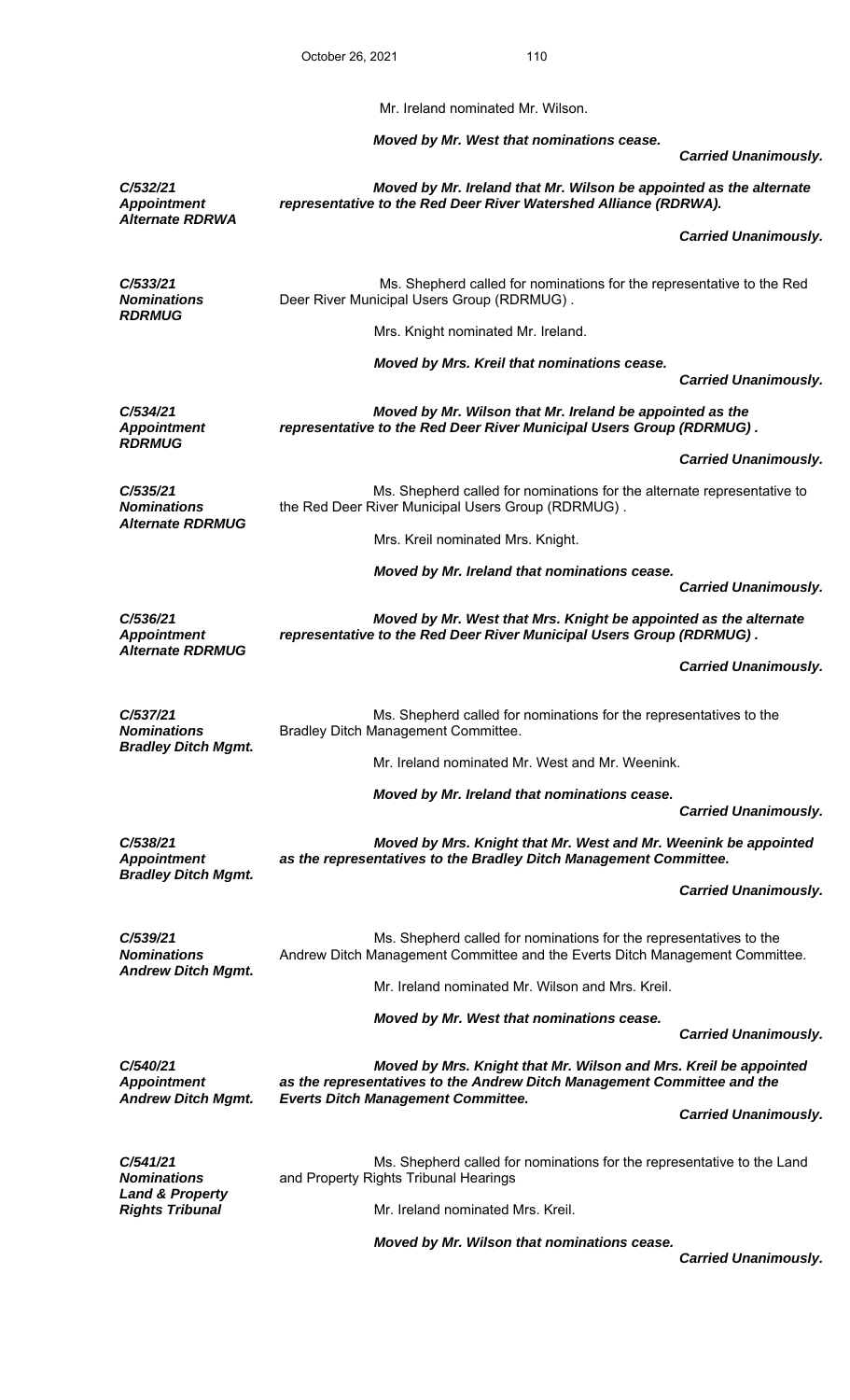| C/542/21<br><b>Appointment</b><br><b>Land &amp; Property</b>        | Moved by Mrs. Knight that Mrs. Kreil be appointed as the<br>representative to the Land and Property Rights Tribunal Hearings  |                             |  |
|---------------------------------------------------------------------|-------------------------------------------------------------------------------------------------------------------------------|-----------------------------|--|
| <b>Rights Tribunal</b>                                              |                                                                                                                               | <b>Carried Unanimously.</b> |  |
| C/543/21<br><b>Nominations</b><br><b>Lacombe Foundation</b>         | Ms. Shepherd called for nominations for the representative to the<br>Lacombe Foundation.                                      |                             |  |
|                                                                     | Mr. Wilson nominated Ms. Shepherd.                                                                                            |                             |  |
|                                                                     | Moved by Mr. Ireland that nominations cease.                                                                                  | <b>Carried Unanimously.</b> |  |
| C/544/21                                                            | Moved by Mr. West that Ms. Shepherd be appointed as the                                                                       |                             |  |
| <b>Appointment</b><br><b>Lacombe Foundation</b>                     | representative to the Lacombe Foundation.                                                                                     | <b>Carried Unanimously.</b> |  |
| C/545/21<br><b>Nominations</b><br><b>Alternate Lacombe</b>          | Ms. Shepherd called for nominations for the alternate representative to<br>the Lacombe Foundation.                            |                             |  |
| <b>Foundation</b>                                                   | Mrs. Knight nominated Mr. Weenink.                                                                                            |                             |  |
|                                                                     | Moved by Mr. Ireland that nominations cease.                                                                                  | <b>Carried Unanimously.</b> |  |
| C/546/21                                                            | Moved by Mrs. Kreil that Mr. Weenink be appointed as the alternate                                                            |                             |  |
| <b>Appointment</b><br><b>Alternate Lacombe</b><br><b>Foundation</b> | representative to the Lacombe Foundation.                                                                                     | <b>Carried Unanimously.</b> |  |
| C/547/21<br><b>Nominations Battle</b><br><b>River Watershed</b>     | Ms. Shepherd called for nominations for the representative to the Battle<br><b>River Watershed Alliance.</b>                  |                             |  |
|                                                                     | Mrs. Kreil nominated Mrs. Knight.                                                                                             |                             |  |
|                                                                     |                                                                                                                               |                             |  |
|                                                                     | Moved by Mr. Ireland that nominations cease.                                                                                  | <b>Carried Unanimously.</b> |  |
| C/548/21                                                            | Moved by Mr. West that Mrs. Knight be appointed as the                                                                        |                             |  |
| <b>Appointment Battle</b><br><b>River Watershed</b>                 | representative to the Battle River Watershed Alliance.                                                                        | <b>Carried Unanimously.</b> |  |
| C/549/21<br><b>Nominations</b>                                      | Ms. Shepherd called for nominations for the representative to the<br>Medicine River Watershed Society.                        |                             |  |
| <b>Medicine River</b><br>Watershed                                  | Mr. Wilson nominated Mrs. Kreil.                                                                                              |                             |  |
|                                                                     | Moved by Mr. Wilson that nominations cease.                                                                                   | <b>Carried Unanimously.</b> |  |
| C/550/21                                                            | Moved by Mr. Ireland that Mrs. Kreil be appointed as the                                                                      |                             |  |
| <b>Appointment</b><br><b>Medicine River</b><br>Watershed            | representative to the Medicine River Watershed Society.                                                                       | <b>Carried Unanimously.</b> |  |
| C/551/21<br><b>Nominations</b>                                      | Ms. Shepherd called for nominations for the representative to the<br>Lacombe Regional Emergency Advisory Committee.           |                             |  |
| <b>Lacombe Regional</b><br><b>Emergency Advisory</b>                | Mr. Ireland nominated Mr. West.                                                                                               |                             |  |
|                                                                     | Moved by Mr. Wilson that nominations cease.                                                                                   | <b>Carried Unanimously.</b> |  |
| C/552/21<br><b>Appointment</b>                                      | Moved by Mrs. Kreil that Mr. West be appointed as the<br>representative to the Lacombe Regional Emergency Advisory Committee. |                             |  |
| <b>Lacombe Regional</b><br><b>Emergency Advisory</b>                |                                                                                                                               | <b>Carried Unanimously.</b> |  |

*Lacombe Regional*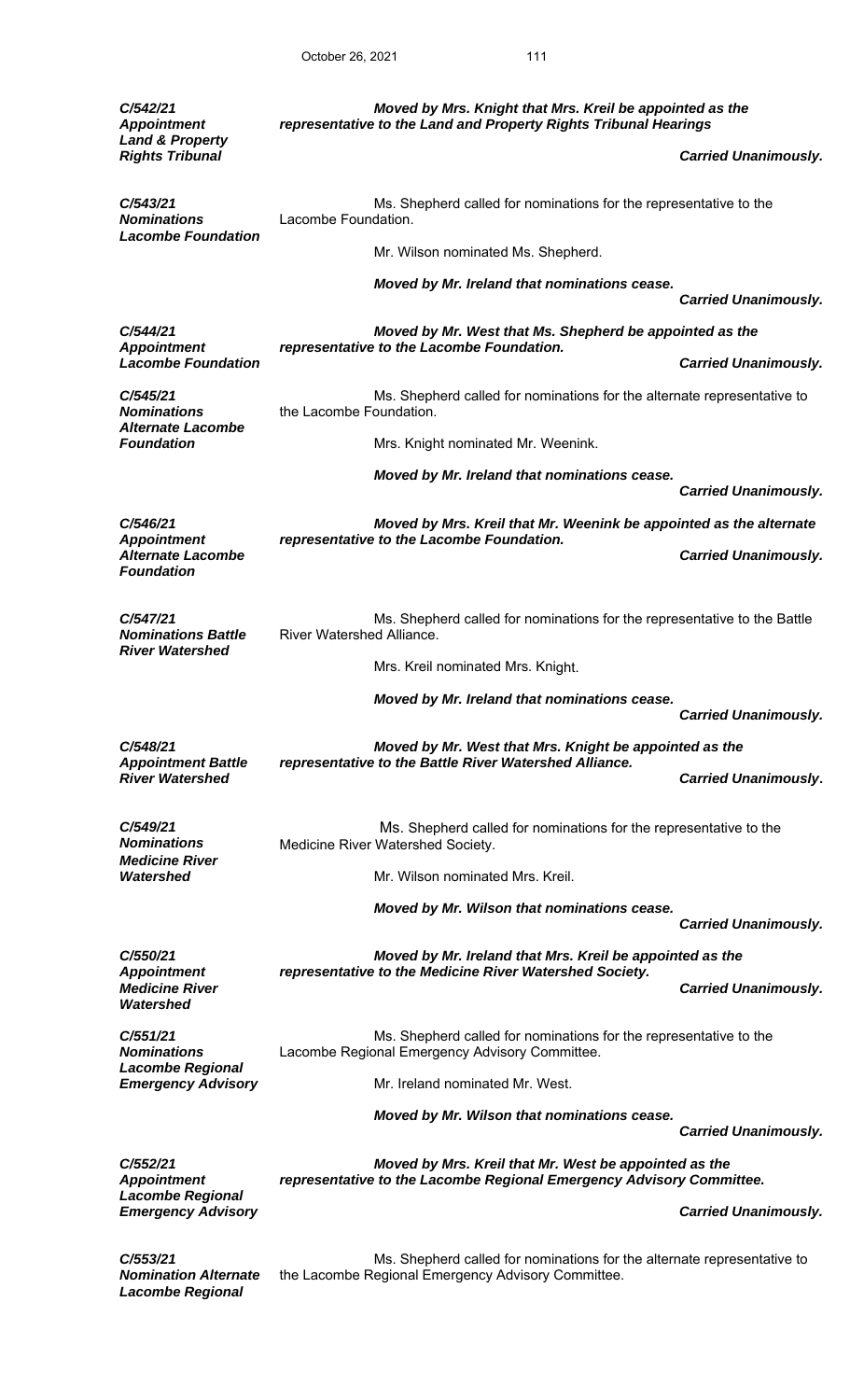|                                                                                   | October 26, 2021 |                                                                                | 112                                                                     |                             |
|-----------------------------------------------------------------------------------|------------------|--------------------------------------------------------------------------------|-------------------------------------------------------------------------|-----------------------------|
| <b>Emergency Advisory</b>                                                         |                  | Mr. Ireland nominated Mr. Weenink.                                             |                                                                         |                             |
|                                                                                   |                  | Moved by Mr. West that nominations cease.                                      |                                                                         | <b>Carried Unanimously.</b> |
| C/554/21<br><b>Appointment</b>                                                    |                  | alternative representative to the Lacombe Regional Emergency Advisory          | Moved by Mrs. Kreil that Mr. Weenink be appointed as the                |                             |
| <b>Lacombe Regional</b><br><b>Emergency Advisory</b>                              | Committee.       |                                                                                |                                                                         | <b>Carried Unanimously.</b> |
| C/555/21<br><b>Nominations</b><br><b>Lacombe County</b>                           |                  | Lacombe County Fire Services Committee.                                        | Ms. Shepherd called for nominations for the representative to the       |                             |
| <b>Fire Services</b>                                                              |                  | Mr. Ireland nominated Mr. Wilson.                                              |                                                                         |                             |
|                                                                                   |                  | Moved by Mr. Ireland that nominations cease.                                   |                                                                         | <b>Carried Unanimously.</b> |
| C/556/21<br><b>Appointment</b><br><b>Lacombe County</b>                           |                  | representative to the Lacombe County Fire Services Committee.                  | Moved by Mrs. Kreil that Mr. Wilson be appointed as the                 |                             |
| <b>Fire Services</b>                                                              |                  |                                                                                |                                                                         | <b>Carried Unanimously.</b> |
| C/557/21<br><b>Nominations</b><br><b>Alternate Lacombe</b>                        |                  | the Lacombe County Fire Services Committee.                                    | Ms. Shepherd called for nominations for the alternate representative to |                             |
| <b>County Fire Service</b>                                                        |                  | Mr. Wilson nominated Mr. Weenink.                                              |                                                                         |                             |
|                                                                                   |                  | Moved by Mr. Ireland that nominations cease.                                   |                                                                         | <b>Carried Unanimously.</b> |
| C/558/21<br><b>Appointment</b>                                                    |                  | representative to the Lacombe County Fire Services Committee.                  | Moved by Mrs. Kreil that Mr. Weenink be appointed as the alternate      |                             |
| <b>Alternate Lacombe</b><br><b>County Fire Service</b>                            |                  |                                                                                |                                                                         | <b>Carried Unanimously.</b> |
| C/559/21<br><b>Nominations</b>                                                    |                  | Lacombe & District Recreation, Parks & Culture Board.                          | Ms. Shepherd called for nominations for the representative to the       |                             |
| <b>Lacombe &amp; District</b><br><b>Recreation, Parks &amp;</b>                   |                  | Mr. Ireland nominated Mr. Weenink.                                             |                                                                         |                             |
| <b>Culture</b>                                                                    |                  | Moved by Mrs. Kreil that nominations cease.                                    |                                                                         | <b>Carried Unanimously.</b> |
| C/560/21<br><b>Appointment</b>                                                    |                  | representative to the Lacombe & District Recreation, Parks & Culture Board.    | Moved by Mrs. Knight that Mr. Weenink be appointed as the               |                             |
| <b>Lacombe &amp; District</b><br><b>Recreation, Parks &amp;</b><br><b>Culture</b> |                  |                                                                                |                                                                         | <b>Carried Unanimously.</b> |
| C/561/21<br><b>Nominations</b>                                                    |                  | the Lacombe & District Recreation, Parks & Culture Board.                      | Ms. Shepherd called for nominations for the alternate representative to |                             |
| Alternate Lacombe &<br>District, Parks &<br><b>Culture</b>                        |                  | Mr. West nominated Ms. Shepherd.                                               |                                                                         |                             |
|                                                                                   |                  | Moved by Mr. Ireland that nominations cease.                                   |                                                                         | <b>Carried Unanimously.</b> |
| C/562/21                                                                          |                  |                                                                                | Moved by Mrs. Knight the Ms. Shepherd be appointed as the               |                             |
| <b>Appointment</b><br>Alternate Lacombe &<br>District, Parks &                    | Board.           | alternate representative to the Lacombe & District Recreation, Parks & Culture |                                                                         | <b>Carried Unanimously.</b> |
| <b>Culture</b><br>C/563/21<br><b>Nominations</b>                                  |                  | Blackfalds & District Recreation, Parks & Culture Board.                       | Ms. Shepherd called for nominations for the representative to the       |                             |
| <b>Blackfalds &amp; District</b><br><b>Parks &amp; Culture</b>                    |                  | Mrs. Kreil nominated Ms. Shepherd.                                             |                                                                         |                             |

*Moved by Mrs. Knight that nominations cease.*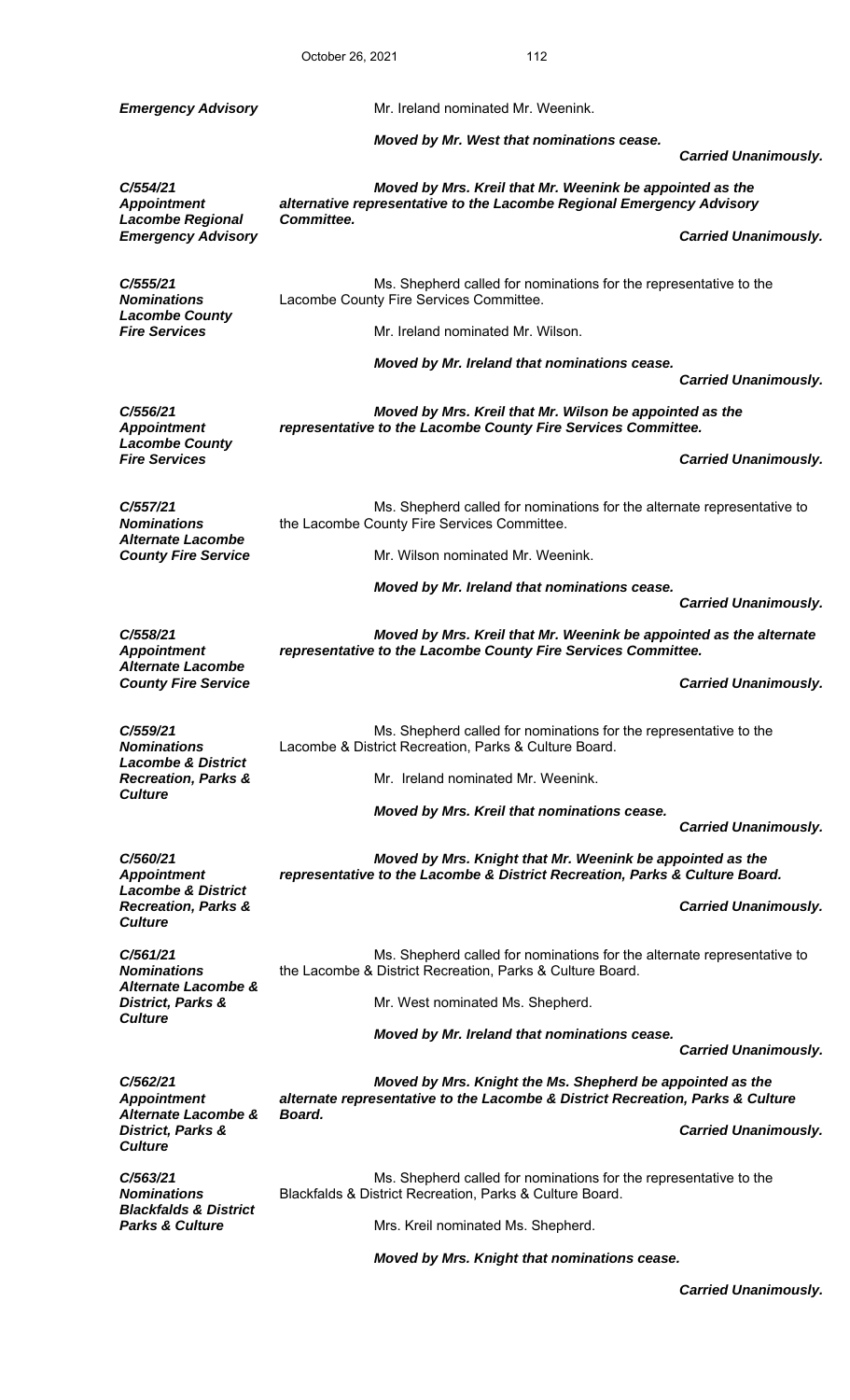*C/564/21 Appointment Moved by Mr. Ireland that Ms. Shepherd be appointed as the representative to the Blackfalds & District Recreation, Parks & Culture Board. Blackfalds & District*  **Parks & Culture Carried Unanimously. Parks & Culture Carried Unanimously.** *C/565/21 Nominations*  Ms. Shepherd called for nominations for the alternate representative to the Blackfalds & District Recreation, Parks & Culture Board. *Alternate Blackfalds & District Parks &* Mr. Ireland nominated Mr. Weenink. *Culture Moved by Mr. West that nominations cease. Carried Unanimously. C/566/21 Appointment Moved by Mr. Ireland that Mr. Weenink be appointed as the alternate representative to the Blackfalds & District Recreation, Parks & Culture Board. Alternate Blackfalds & District Parks & Carried Unanimously. Culture C/567/21 Nominations*  Ms. Shepherd called for nominations for the representative to the Medicine River Crime Watch. *Medicine River*  **Crime Watch** Mr. Ireland nominated Mrs. Kreil.  *Moved by Mr. Wilson that nominations cease. Carried Unanimously. C/568/21 Appointment Moved by Mr. Ireland that Mrs. Kreil be appointed as the representative to the Medicine River Crime Watch.*  **Medicine River Carried Unanimously. Medicine River Carried Unanimously. Carried Unanimously.** *Crime Watch C/569/21 Nominations*  Ms. Shepherd called for nominations for the representative to the Burnt Lake Rural Crime Watch. *Burnt Lake Rural*  **Crime Watch** Mr. West nominated Mr. Wilson. *Moved by Mr. Ireland that nominations cease. Carried Unanimously. C/570/21 Appointment Moved by Mr. Ireland that Mr. Wilson be appointed as the representative to the Burnt Lake Rural Crime Watch. Burnt Lake Rural Carried Unanimously. Crime Watch C/571/21 Nominations*  Ms. Shepherd called for nominations for the representative to the Ponoka Rural Crime Watch. *Ponoka Rural Crime Watch* Mr. Wilson nominated Mr. West. *Moved by Mr. Ireland that nominations cease. Carried Unanimously. C/572/21 Appointment Moved by Mr. Ireland that Mr. West be appointed as the representative to the Ponoka Rural Crime Watch. Ponoka Rural Crime Carried Unanimously*. *Watch C/573/21 Nominations*  Ms. Shepherd called for nominations for the representatives to the Red Deer/Lacombe Rural Crime Watch. *RD/Lacombe Rural*  **Crime Watch** Mr. Wilson nominated Mr. Weenink and Ms. Shepherd.  *Moved by Mr. Ireland that nominations cease. Carried Unanimously. C/574/21 Appointments Moved by Mr. West that Mr. Weenink and Ms. Shepherd be appointed as representatives to the Red Deer/Lacombe Rural Crime Watch. RD/Lacombe Rural Crime Watch Carried Unanimously*.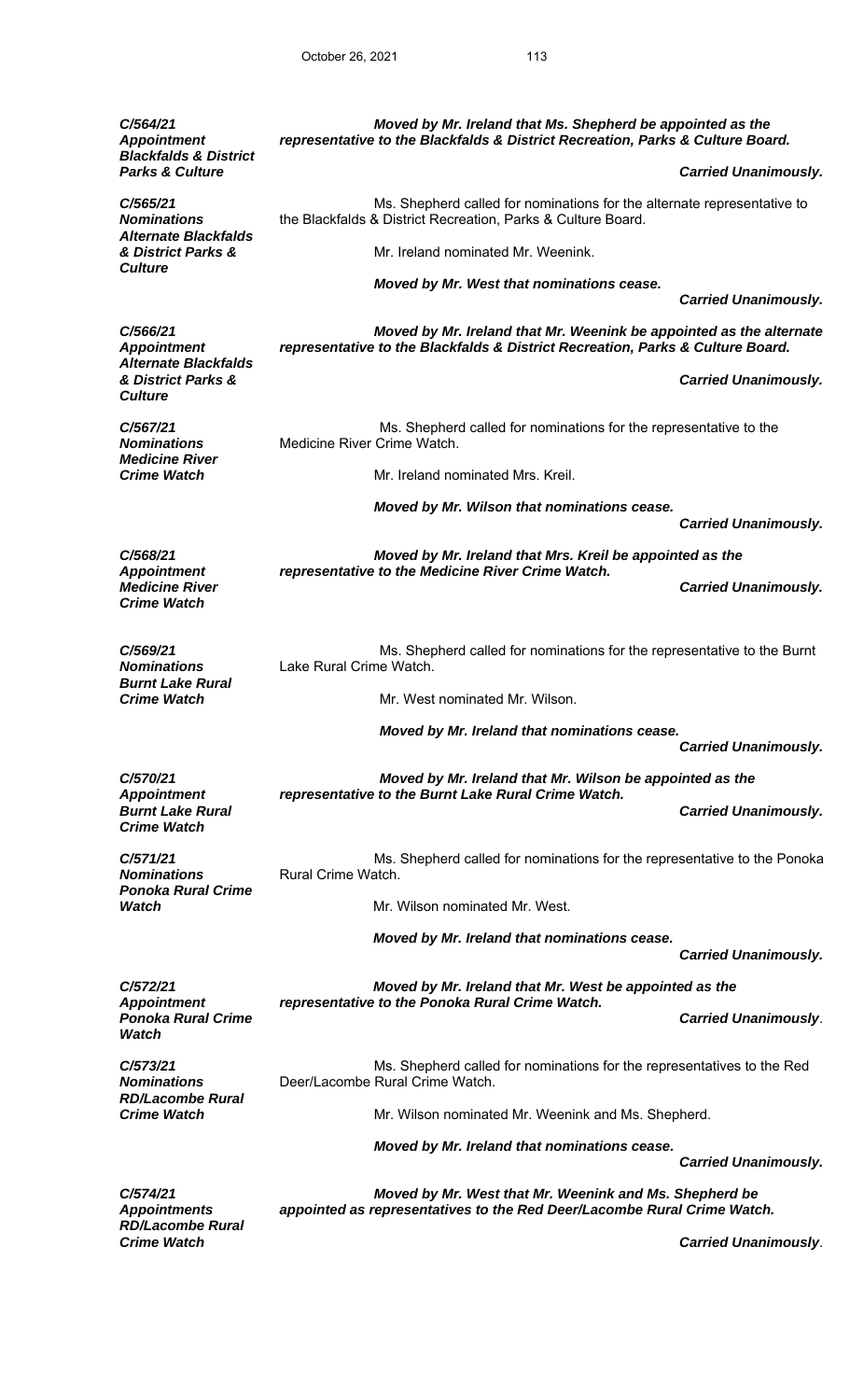| C/575/21<br><b>Nominations</b>                                                   | Ms. Shepherd called for nominations for the representative to the Rimbey<br>Rural Crime Watch.                                                                                                                             |                             |
|----------------------------------------------------------------------------------|----------------------------------------------------------------------------------------------------------------------------------------------------------------------------------------------------------------------------|-----------------------------|
| <b>Rimbey Rural</b><br><b>Crime Watch</b>                                        | Mr. Ireland nominated Mrs. Kreil.                                                                                                                                                                                          |                             |
|                                                                                  | Moved by Mr. West that nominations cease.                                                                                                                                                                                  | <b>Carried Unanimously.</b> |
| C/576/21                                                                         | Moved by Mr. Wilson that Mrs. Kreil be appointed as representative                                                                                                                                                         |                             |
| <b>Appointment</b><br><b>Rimbey Rural</b>                                        | to the Rimbey Rural Crime Watch.                                                                                                                                                                                           | <b>Carried Unanimously.</b> |
| <b>Crime Watch</b>                                                               |                                                                                                                                                                                                                            |                             |
| C/577/21<br><b>Nominations</b><br><b>Alix IDP/ICF</b>                            | Ms. Shepherd called for nominations for the representatives to the<br>Village of Alix/Lacombe County Intermunicipal Development Plan/ Intermunicipal<br><b>Collaboration Framework Committee.</b>                          |                             |
|                                                                                  | Mrs. Kreil nominated Mrs. Knight and Mr. Ireland.                                                                                                                                                                          |                             |
|                                                                                  | Moved by Mr. Wilson that nominations cease.                                                                                                                                                                                |                             |
|                                                                                  |                                                                                                                                                                                                                            | <b>Carried Unanimously.</b> |
| C/578/21<br><b>Appointments</b><br><b>Alix IDP/ICF</b>                           | Moved by Mrs. Kreil that Mrs. Knight and Mr. Ireland be appointed<br>as the representatives to the Village of Alix/Lacombe County Intermunicipal<br>Development Plan/ Intermunicipal Collaboration Framework Committee.    |                             |
|                                                                                  |                                                                                                                                                                                                                            | <b>Carried Unanimously.</b> |
| C/579/21<br><b>Nominations</b><br><i><b>Alternate</b></i><br><b>Alix IDP/ICF</b> | Ms. Shepherd called for nominations for the alternate representative to<br>the Village of Alix/Lacombe County Intermunicipal Development Plan Committee/<br>Intermunicipal Collaboration Framework Committee.              |                             |
|                                                                                  | Mr. Ireland nominated Ms. Shepherd.                                                                                                                                                                                        |                             |
|                                                                                  | Moved by Mrs. Knight that nominations cease.                                                                                                                                                                               |                             |
|                                                                                  |                                                                                                                                                                                                                            | <b>Carried Unanimously.</b> |
| C/580/21<br><b>Appointment</b><br><b>Alternate</b><br><b>Alix IDP/ICF</b>        | Moved by Mr. Wilson that Ms. Shepherd be appointed as the<br>alternate representative to the Village of Alix/Lacombe County Intermunicipal<br>Development Plan/ Intermunicipal Collaboration Framework Committee.          |                             |
|                                                                                  |                                                                                                                                                                                                                            | <b>Carried Unanimously.</b> |
| C/581/21<br><b>Nominations</b><br><b>Bentley IDP/ICF</b>                         | Ms. Shepherd called for nominations for the representatives to the Town<br>of Bentley/Lacombe County Intermunicipal Development Plan/ Intermunicipal<br><b>Collaboration Framework Committee.</b>                          |                             |
|                                                                                  | Mr. Ireland nominated Mr. Weenink and Mr. Wilson.                                                                                                                                                                          |                             |
|                                                                                  | Moved by Mr. West that nominations cease.                                                                                                                                                                                  | <b>Carried Unanimously.</b> |
| C/582/21<br><b>Appointments</b><br><b>Bentley IDP/ICF</b>                        | Moved by Mrs. Knight that Mr. Weenink and Mr. Wilson be<br>appointed as the representatives to the Town of Bentley/Lacombe County<br>Intermunicipal Development Plan/ Intermunicipal Collaboration Framework<br>Committee. |                             |
|                                                                                  |                                                                                                                                                                                                                            | <b>Carried Unanimously.</b> |
| C/583/21<br><b>Nominations</b><br><b>Alternate</b><br><b>Bentley IDP/ICF</b>     | Ms. Shepherd called for nominations for the alternate representative to<br>the Town of Bentley/Lacombe County Intermunicipal Development Plan / Intermunicipal<br><b>Collaboration Framework Committee.</b>                |                             |
|                                                                                  | Mr. Ireland nominated Mrs. Kreil.                                                                                                                                                                                          |                             |
|                                                                                  | Moved by Mr. Wilson that nominations cease.                                                                                                                                                                                | <b>Carried Unanimously.</b> |
| C/584/21<br><b>Appointments</b><br><b>Alternate</b><br><b>Bentley IDP/ICF</b>    | Moved by Mr. West that Mrs. Kreil be appointed as the alternate<br>representative to the Town of Bentley/Lacombe County Intermunicipal<br>Development Plan/ Intermunicipal Collaboration Framework Committee.              |                             |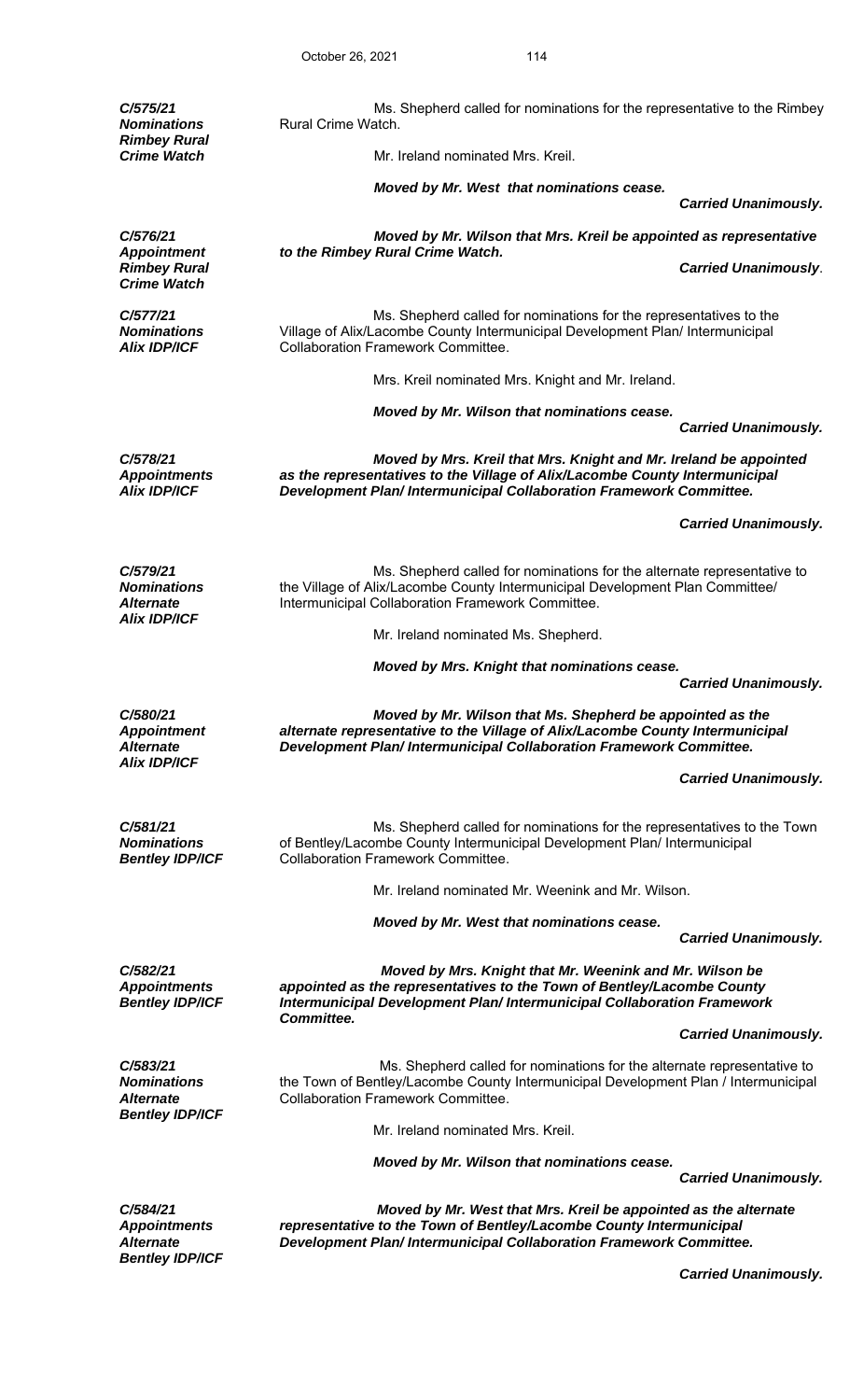| C/585/21<br><b>Nominations</b><br><b>Blackfalds IDP/ICF</b>                     | Ms. Shepherd called for nominations for the representatives to the Town<br>of Blackfalds/Lacombe County Intermunicipal Development Plan / Intermunicipal<br><b>Collaboration Framework Committee.</b>                      |                             |
|---------------------------------------------------------------------------------|----------------------------------------------------------------------------------------------------------------------------------------------------------------------------------------------------------------------------|-----------------------------|
|                                                                                 | Mr. Ireland nominated Mr. West, Mr. Weenink and Ms. Shepherd.                                                                                                                                                              |                             |
|                                                                                 | Moved by Mr. Wilson that nominations cease.                                                                                                                                                                                | <b>Carried Unanimously.</b> |
| C/586/21<br><b>Appointments</b><br><b>Blackfalds IDP/ICF</b>                    | Moved by Mrs. Kreil that Mr. Weenink, Mr. West and Ms. Shepherd<br>be appointed as the representatives to the Town of Blackfalds/Lacombe County<br>Intermunicipal Development Plan/ Intermunicipal Collaboration Framework |                             |
|                                                                                 | Committee.                                                                                                                                                                                                                 | <b>Carried Unanimously.</b> |
| C/587/21<br><b>Nominations</b><br><b>Alternate</b><br><b>Blackfalds IDP/ICF</b> | Ms. Shepherd called for nominations for the alternate representative to<br>the Town of Blackfalds/Lacombe County Intermunicipal Development Plan/<br>Intermunicipal Collaboration Framework Committee.                     |                             |
|                                                                                 | Mr. West nominated Mr. Ireland.                                                                                                                                                                                            |                             |
|                                                                                 | Moved by Mr. Wilson that nominations cease.                                                                                                                                                                                | <b>Carried Unanimously.</b> |
| C/588/21<br><b>Appointment</b><br><b>Alternate</b>                              | Moved by Mr. Wilson that Mr. Ireland be appointed as the alternate<br>representative to the Town of Blackfalds/Lacombe County Intermunicipal<br>Development Plan/ Intermunicipal Collaboration Framework Committee.        |                             |
| <b>Blackfalds IDP/ICF</b>                                                       |                                                                                                                                                                                                                            | <b>Carried Unanimously.</b> |
| C/589/21<br><b>Nominations</b><br><b>Clive IDP/ICF</b>                          | Ms. Shepherd called for nominations for the representatives to the<br>Village of Clive/Lacombe County Intermunicipal Development Plan/ Intermunicipal<br><b>Collaboration Framework Committee.</b>                         |                             |
|                                                                                 | Mr. Ireland nominated Mrs. Knight and Mr. West.                                                                                                                                                                            |                             |
|                                                                                 | Moved by Mrs. Kreil that nominations cease.                                                                                                                                                                                | <b>Carried Unanimously.</b> |
| C/590/21<br><b>Appointments</b><br><b>Clive IDP/ICF</b>                         | Moved by Mr. Wilson that Mrs. Knight and Mr. West be appointed<br>as the representatives to the Village of Clive/Lacombe County Intermunicipal<br>Development Plan/ Intermunicipal Collaboration Framework Committee.      |                             |
|                                                                                 |                                                                                                                                                                                                                            | <b>Carried Unanimously.</b> |
| C/591/21<br><b>Nominations</b><br><b>Alternate</b><br><b>Clive IDP/ICF</b>      | Ms. Shepherd called for nominations for the alternate representative to<br>the Village of Clive/Lacombe County Intermunicipal Development Plan/ Intermunicipal<br><b>Collaboration Framework Committee.</b>                |                             |
|                                                                                 | Mr. Wilson nominated Mr. Ireland                                                                                                                                                                                           |                             |
|                                                                                 | Moved by Mrs. Kreil that nominations cease.                                                                                                                                                                                | <b>Carried Unanimously.</b> |
| C/592/21<br><b>Appointment</b><br><b>Alternate</b>                              | Moved by Mr. West that Mr. Ireland be appointed as the alternate<br>representative to the Village of Clive/Lacombe County Intermunicipal<br>Development Plan/ Intermunicipal Collaboration Framework Committee.            |                             |
| <b>Clive IDP/ICF</b>                                                            |                                                                                                                                                                                                                            | <b>Carried Unanimously.</b> |
| C/593/21<br><b>Nominations</b><br><b>Eckville IDP/ICF</b>                       | Ms. Shepherd called for nominations for the representatives to the Town<br>of Eckville/Lacombe County Intermunicipal Development Plan/ Intermunicipal<br><b>Collaboration Framework Committee.</b>                         |                             |
|                                                                                 | Mr. Ireland nominated Mrs. Kreil and Mr. Wilson.                                                                                                                                                                           |                             |
|                                                                                 | Moved by Mrs. Knight that nominations cease.                                                                                                                                                                               |                             |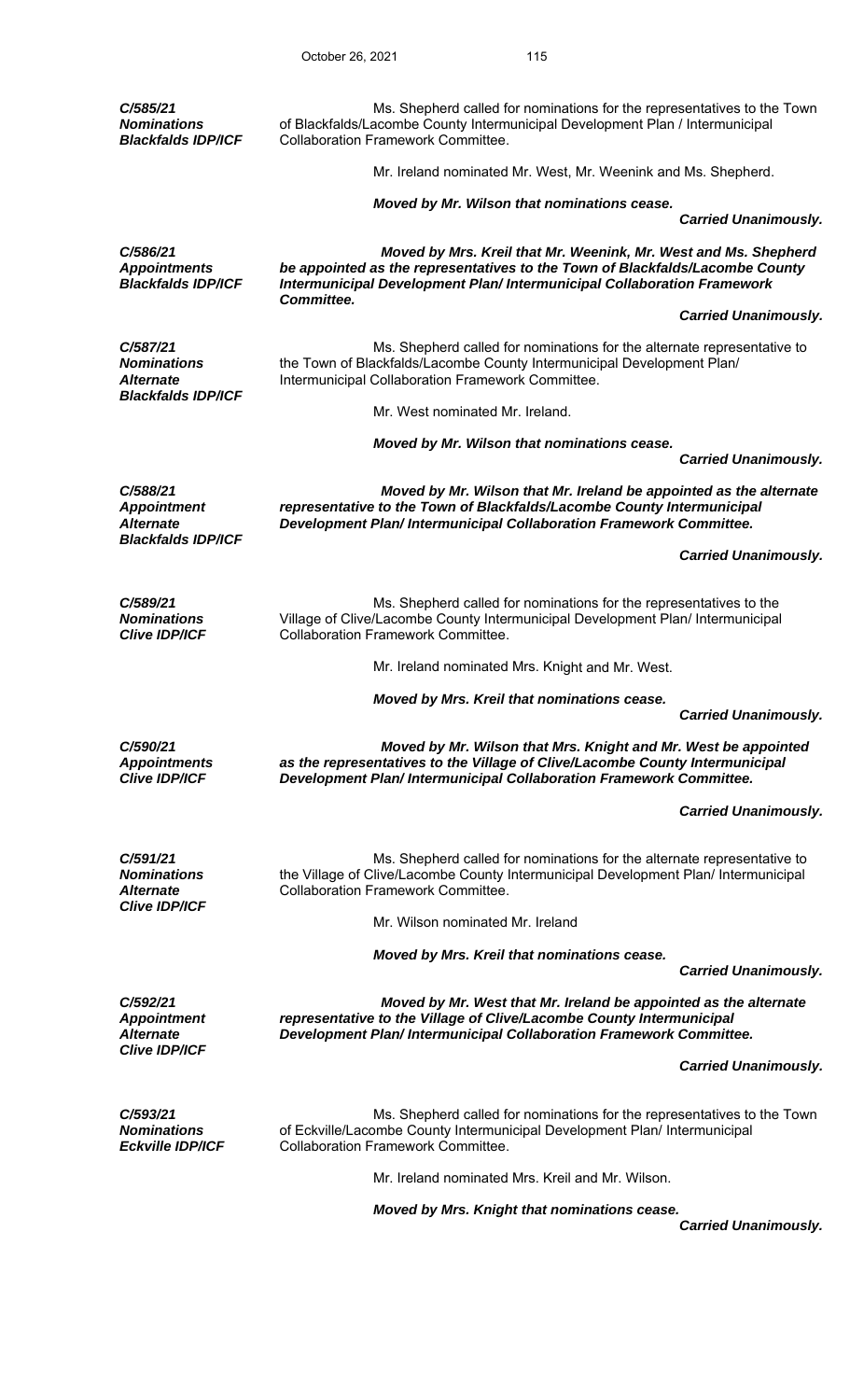*C/594/21 Appointment Eckville IDP/ICF Moved by Mr. Ireland that Mrs. Kreil and Mr. Wilson be appointed as the representatives to the Town of Eckville/Lacombe County Intermunicipal Development Plan/ Intermunicipal Collaboration Framework Committee. Carried Unanimously. C/595/21 Nominations Alternate*  Ms. Shepherd called for nominations for the alternate representative to the Town of Eckville/Lacombe County Intermunicipal Development Plan Committee/ Intermunicipal Collaboration Framework Committee. *Eckville IDP/ICF*  Mr. Ireland nominated Mr. Weenink. *Moved by Mr. West that nominations cease. Carried Unanimously. C/596/21 Appointment Alternate Moved by Mr. Kreil that Mr. Weenink be appointed as the alternate representative to the Town of Eckville/Lacombe County Intermunicipal Development Plan/ Intermunicipal Collaboration Framework Committee. Eckville IDP/ICF Carried Unanimously. C/597/21 Nominations Lacombe IDP/ICF*  Ms. Shepherd called for nominations for the representatives to the City of Lacombe/Lacombe County Intermunicipal Development Plan Committee/ Intermunicipal Collaboration Framework Committee. Mr. West nominated Ms. Shepherd and Mr. Weenink. *Moved by Mr. Wilson that nominations cease. Carried Unanimously. C/598/21 Appointments Lacombe IDP/ICF Moved by Mr. Ireland that Ms. Shepherd and Mr. Weenink be appointed as the representatives to the City of Lacombe/Lacombe County Intermunicipal Development Plan/ Intermunicipal Collaboration Framework Committee. Carried Unanimously. C/599/21 Nominations Alternate*  Ms. Shepherd called for nominations for the alternate representative to the City of Lacombe/Lacombe County Intermunicipal Development Plan/ Intermunicipal Collaboration Framework Committee. *Lacombe IDP/ICF*  Mrs. Knight nominated Mr. West. *Moved by Mr. Ireland that nominations cease. Carried Unanimously. C/600/21 Appointment Alternate Moved by Mr. Wilson that Mr. West be appointed as the alternate representative to the City of Lacombe/Lacombe County Intermunicipal Development Plan/ Intermunicipal Collaboration Framework Committee. Lacombe IDP/ICF Carried Unanimously. C/601/21 Nominations SV of Gull Lake ICF*  Ms. Shepherd called for nominations for the representatives to the Summer Village of Gull Lake/Lacombe County Intermunicipal Collaboration Framework Committee. Mr. Ireland nominated Mr. Wilson and Mr. Weenink. *Moved by Mrs. Knight that nominations cease. Carried Unanimously. C/602/21 Appointments SV of Gull Lake ICF Moved by Mrs. Kreil that Mr. Wilson and Mr. Weenink be appointed as the representatives to the Summer Village of Gull Lake/Lacombe County Intermunicipal Collaboration Framework Committee. Carried Unanimously. C/603/21 Nominations Alternate*  Ms. Shepherd called for nominations for the alternate representative to the Summer Village of Gull Lake/Lacombe County Intermunicipal Collaboration Framework Committee. *SV of Gull Lake ICF*  Mr. Ireland nominated Ms. Shepherd. *Moved by Mrs. Kreil that nominations cease. Carried Unanimously.*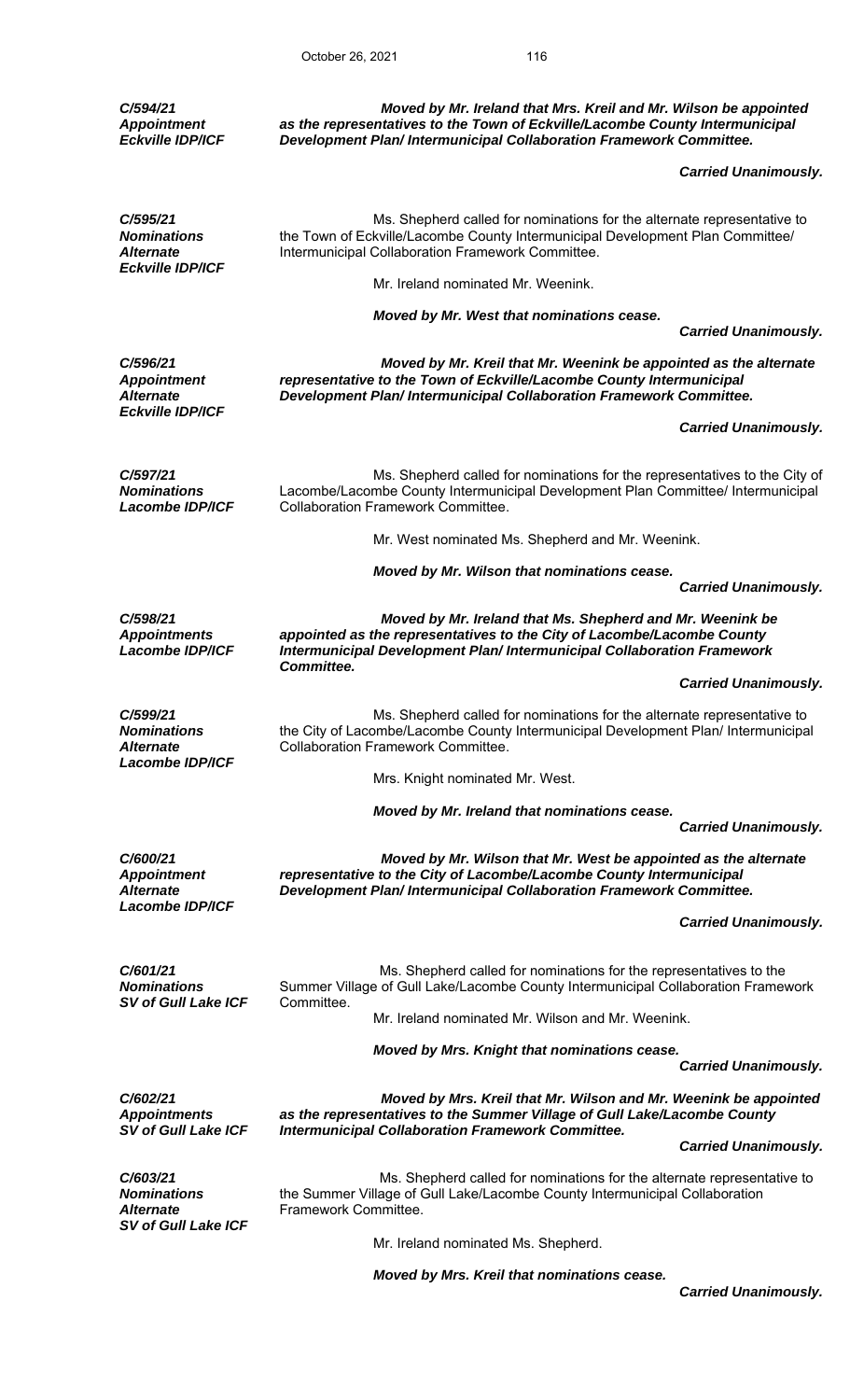| C/604/21<br><b>Appointment</b><br><b>Alternate</b>                                                      | Moved by Mr. Ireland that Ms. Shepherd be appointed as the<br>alternate representative to the Summer Village of Gull Lake/Lacombe County<br><b>Intermunicipal Collaboration Framework Committee.</b>               |                             |  |
|---------------------------------------------------------------------------------------------------------|--------------------------------------------------------------------------------------------------------------------------------------------------------------------------------------------------------------------|-----------------------------|--|
| <b>SV of Gull Lake ICF</b>                                                                              |                                                                                                                                                                                                                    | <b>Carried Unanimously.</b> |  |
| C/605/21<br><b>Nominations</b><br><b>SV of Gull Lake IDP</b>                                            | Ms. Shepherd called for nominations for the representative to the Gull<br>Lake Intermunicipal Development Plan Committee.                                                                                          |                             |  |
|                                                                                                         | Mr. Wilson nominated Mr. Weenink.                                                                                                                                                                                  |                             |  |
|                                                                                                         | Moved by Mr. Ireland that nominations cease.                                                                                                                                                                       | <b>Carried Unanimously.</b> |  |
| C/606/21<br><b>Appointment</b><br><b>SV of Gull Lake IDP</b>                                            | Moved by Mr. Ireland that Mr. Weenink be appointed as the<br>representative to the Gull Lake Intermunicipal Development Plan Committee.                                                                            | <b>Carried Unanimously.</b> |  |
| C/607/21<br><b>Nominations</b>                                                                          | Ms. Shepherd called for nominations for the alternate representative to<br>the of Gull Lake Intermunicipal Development Plan Committee.                                                                             |                             |  |
| <b>Alternate</b><br><b>SV of Gull Lake IDP</b>                                                          | Mr. Ireland nominated Mr. Wilson.                                                                                                                                                                                  |                             |  |
|                                                                                                         | Moved by Mr. West that nominations cease.                                                                                                                                                                          | <b>Carried Unanimously.</b> |  |
| C/608/21<br><b>Appointment</b><br><b>Alternate</b>                                                      | Moved by Mr. Ireland that Mr. Wilson be appointed as the alternate<br>representative to the Gull Lake Intermunicipal Development Plan Committee.                                                                   |                             |  |
| <b>SV of Gull Lake IDP</b>                                                                              |                                                                                                                                                                                                                    | <b>Carried Unanimously.</b> |  |
| C/609/21<br><b>Nominations</b><br><b>SV Birchcliff, Half</b><br>Moon Bay,<br><b>Sunbreaker Cove ICF</b> | Mr. Shepherd called for nominations for the representatives to the<br>following:                                                                                                                                   |                             |  |
|                                                                                                         | • Summer Village of Birchcliff/Lacombe County Intermunicipal Collaboration<br>Framework Committee;<br>Summer Village of Half Moon Bay/Lacombe County Intermunicipal Collaboration                                  |                             |  |
|                                                                                                         | Framework Committee; and<br>Summer Village of Sunbreaker Cove/Lacombe County Intermunicipal Collaboration<br>Framework Committee.                                                                                  |                             |  |
|                                                                                                         | Mr. Ireland nominated Mrs. Kreil and Mr. Wilson.                                                                                                                                                                   |                             |  |
|                                                                                                         | Moved by Mrs. Knight that nominations cease.                                                                                                                                                                       | <b>Carried Unanimously.</b> |  |
| C/610/21<br><b>Appointments</b>                                                                         | Moved by Mrs. Knight that Mrs. Kreil and Mr. Wilson be appointed as<br>representatives to:                                                                                                                         |                             |  |
| <b>SV Birchcliff, Half</b><br><b>Moon Bay,</b><br><b>Sunbreaker Cove ICF</b>                            | • Summer Village of Birchcliff/Lacombe County Intermunicipal Collaboration<br><b>Framework Committee;</b><br>Summer Village of Half Moon Bay/Lacombe County Intermunicipal                                         |                             |  |
|                                                                                                         | <b>Collaboration Framework Committee; and</b><br>Summer Village of Sunbreaker Cove/Lacombe County Intermunicipal                                                                                                   |                             |  |
|                                                                                                         | <b>Collaboration Framework Committee.</b>                                                                                                                                                                          | <b>Carried Unanimously.</b> |  |
| C/611/21<br><b>Nominations</b>                                                                          | Mr. Shepherd called for nominations for the alternate representative to<br>the following:                                                                                                                          |                             |  |
| <b>Alternate</b><br><b>SV Birchcliff, Half</b><br><b>Moon Bay,</b>                                      | • Summer Village of Birchcliff/Lacombe County Intermunicipal Collaboration<br>Framework Committee;                                                                                                                 |                             |  |
| <b>Sunbreaker Cove ICF</b>                                                                              | • Summer Village of Half Moon Bay/Lacombe County Intermunicipal Collaboration<br>Framework Committee; and<br>Summer Village of Sunbreaker Cove/Lacombe County Intermunicipal Collaboration<br>Framework Committee. |                             |  |
|                                                                                                         | Mrs. Kreil nominated Mr. Weenink.                                                                                                                                                                                  |                             |  |

*Moved by Mr. West that nominations cease.*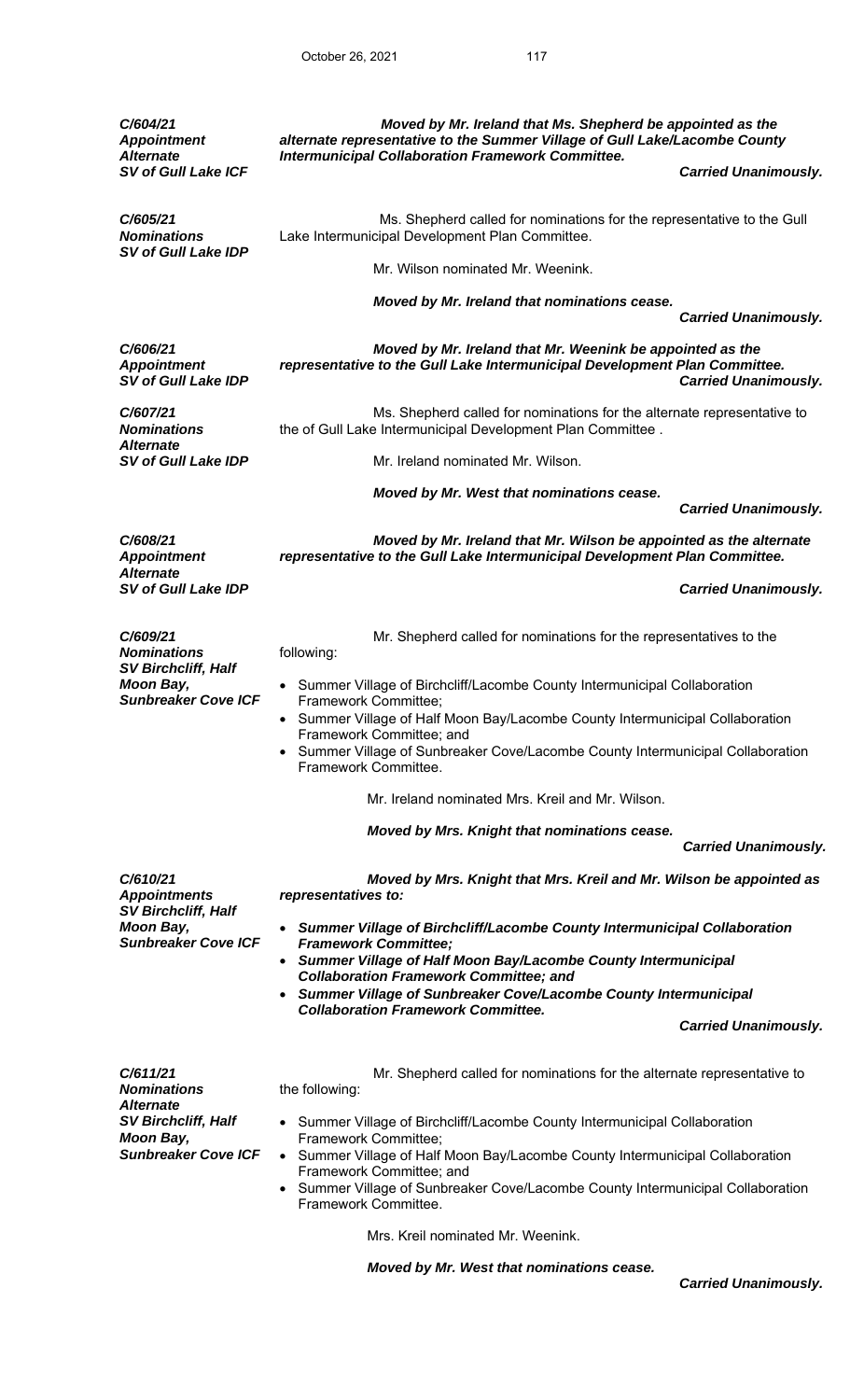| C/612/21<br><b>Appointments</b><br><b>Alternate</b>                          | Moved by Mr. Ireland that Mr. Weenink be appointed as the<br>alternate representatives to:                                                                                 |                             |
|------------------------------------------------------------------------------|----------------------------------------------------------------------------------------------------------------------------------------------------------------------------|-----------------------------|
| <b>SV Birchcliff, Half</b><br><b>Moon Bay,</b><br><b>Sunbreaker Cove ICF</b> | • Summer Village of Birchcliff/Lacombe County Intermunicipal Collaboration<br><b>Framework Committee;</b><br>Summer Village of Half Moon Bay/Lacombe County Intermunicipal |                             |
|                                                                              | <b>Collaboration Framework Committee; and</b><br>Summer Village of Sunbreaker Cove/Lacombe County Intermunicipal<br><b>Collaboration Framework Committee.</b>              |                             |
|                                                                              |                                                                                                                                                                            | <b>Carried Unanimously.</b> |
| C/613/21<br><b>Nominations</b><br><b>Sylvan Lake IDP</b>                     | Ms. Shepherd called for nominations for the representative to the Sylvan<br>Lake Intermunicipal Development Plan Committee.                                                |                             |
|                                                                              | Mr. Ireland nominated Mr. Weenink                                                                                                                                          |                             |
|                                                                              | Mrs. Kreil nominated Mr. Wilson.                                                                                                                                           |                             |
|                                                                              | Mr. Weenink denied the nomination and agreed to serve as the alternate<br>representative.                                                                                  |                             |
|                                                                              | Moved by Mr. West that nominations cease.                                                                                                                                  | <b>Carried Unanimously.</b> |
| C/614/21<br><b>Appointment</b>                                               | Moved by Mrs. Kreil that Mr. Wilson be appointed as the<br>representative to the Sylvan Lake Intermunicipal Development Plan Committee.                                    |                             |
| <b>Sylvan Lake IDP</b>                                                       |                                                                                                                                                                            | <b>Carried Unanimously.</b> |
| C/615/21<br><b>Nominations</b>                                               | Ms. Shepherd called for nominations for the alternate representative to<br>the Sylvan Lake Intermunicipal Development Plan Committee.                                      |                             |
| <b>Alternate</b><br><b>Sylvan Lake IDP</b>                                   | Mr. West nominated Mr. Weenink.                                                                                                                                            |                             |
|                                                                              | Moved by Mr. Ireland that nominations cease.                                                                                                                               | <b>Carried Unanimously.</b> |
| C/616/21<br><b>Appointment</b>                                               | Moved by Mr. Ireland that Mr. Weenink be appointed as the alternate<br>representative to the Sylvan Lake Intermunicipal Development Plan Committee.                        |                             |
| <b>Alternate</b><br><b>Sylvan Lake IDP</b>                                   |                                                                                                                                                                            | <b>Carried Unanimously.</b> |
| C/617/21<br><b>Nominations</b>                                               | Ms. Shepherd called for nominations for the representative to the Buffalo<br>Lake Intermunicipal Development Plan Committee.                                               |                             |
| <b>Buffalo Lake IDP</b>                                                      | Mr. Ireland nominated Mrs. Knight.                                                                                                                                         |                             |
|                                                                              | Moved by Mr. Wilson that nominations cease.                                                                                                                                | <b>Carried Unanimously.</b> |
| C/618/21<br><b>Appointment</b>                                               | Moved by Mr. Ireland that Mrs. Knight be appointed as the<br>representative to the Buffalo Lake Intermunicipal Development Plan Committee.                                 |                             |
| <b>Buffalo Lake IDP</b>                                                      |                                                                                                                                                                            | <b>Carried Unanimously.</b> |
| C/619/21<br><b>Nominations</b><br><b>Alternate</b>                           | Ms. Shepherd called for nominations for the alternate representative to<br>Buffalo Lake Intermunicipal Development Plan Committee,z                                        |                             |
| <b>Buffalo Lake IDP</b>                                                      | Mr. West nominated Mr. Ireland.                                                                                                                                            |                             |
|                                                                              | Moved by Mrs. Kreil that nominations cease.                                                                                                                                | <b>Carried Unanimously.</b> |
| C/62021<br><b>Appointment</b>                                                | Moved by Mrs. Knight that Mr. Ireland be appointed as the alternate<br>representative to the Buffalo Lake Intermunicipal Development Plan Committee.                       |                             |
| <b>Alternate</b><br><b>Buffalo Lake IDP</b>                                  |                                                                                                                                                                            | <b>Carried Unanimously.</b> |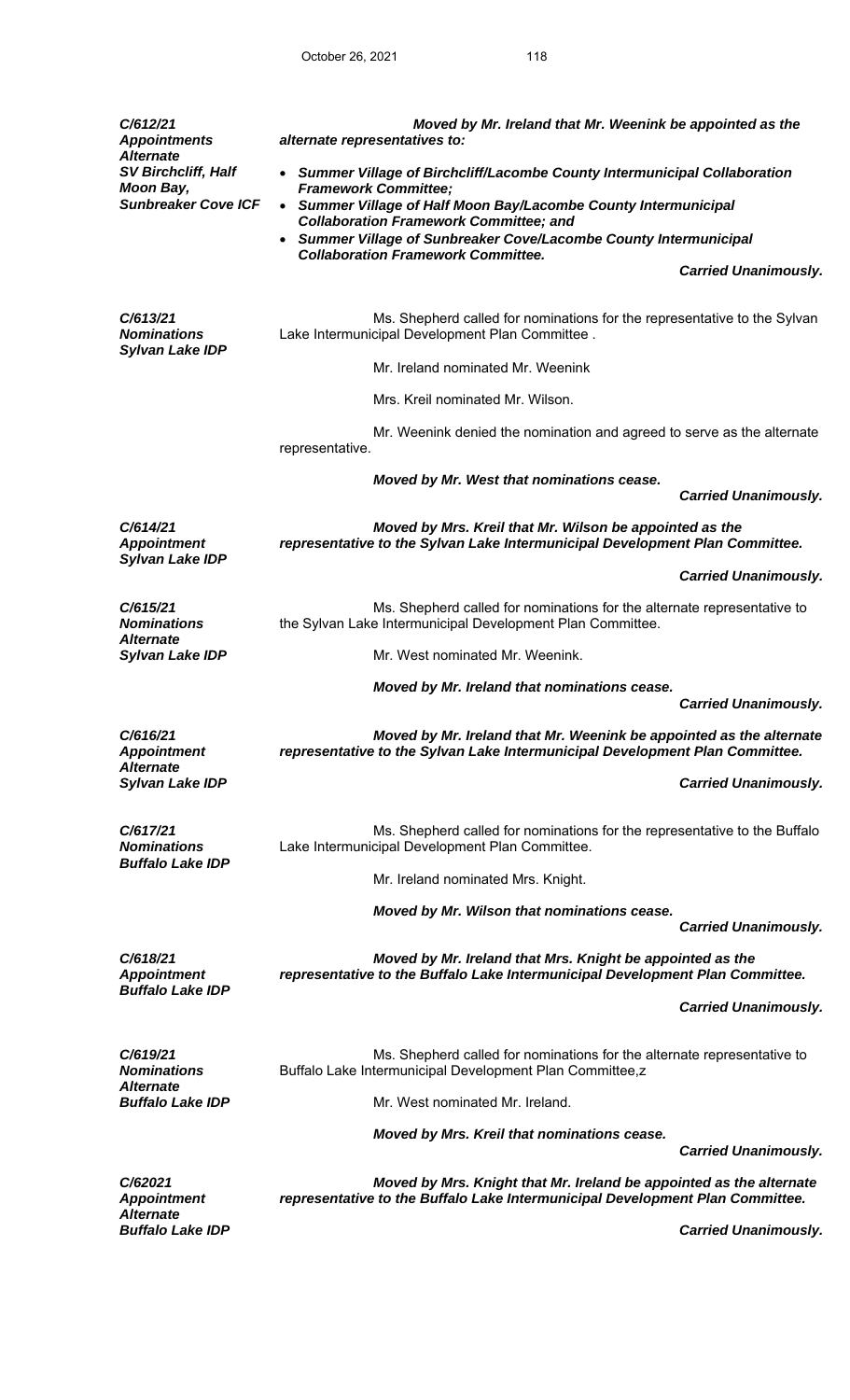| C/621/21<br><b>Nominations</b><br><b>County of Stettler ICF</b>            | Ms. Shepherd called for nominations for the representatives to the<br>County of Stettler/Lacombe County Intermunicipal Collaboration Framework Committee.                                                                        |                             |
|----------------------------------------------------------------------------|----------------------------------------------------------------------------------------------------------------------------------------------------------------------------------------------------------------------------------|-----------------------------|
|                                                                            | Mrs. Kreil nominated Mr. Ireland and Mrs. Knight.                                                                                                                                                                                |                             |
|                                                                            | Moved by Mr. Wilson that nominations cease.                                                                                                                                                                                      | <b>Carried Unanimously.</b> |
| C/622/21<br><b>Appointments</b><br><b>County of Stettler ICF</b>           | Moved by Mr. West that Mr. Ireland and Mrs. Knight be appointed as<br>the representatives to the County of Stettler/Lacombe County Intermunicipal<br><b>Collaboration Framework Committee.</b>                                   |                             |
|                                                                            |                                                                                                                                                                                                                                  | <b>Carried Unanimously.</b> |
| C/623/21<br><b>Nominations</b><br><b>Alternate</b>                         | Ms. Shepherd called for nominations for the alternate representative to<br>the County of Stettler/Lacombe County Intermunicipal Collaboration Framework<br>Committee.                                                            |                             |
| <b>County of Stettler ICF</b>                                              | Mrs. Wilson nominated Mr. West.                                                                                                                                                                                                  |                             |
|                                                                            | Moved by Mr. Ireland that nominations cease.                                                                                                                                                                                     | <b>Carried Unanimously.</b> |
| C/624/21<br><b>Appointment</b><br><b>Alternate</b>                         | Moved by Mrs. Kreil that Mr. West be appointed as the alternate<br>representative to the County of Stettler/Lacombe County Intermunicipal<br><b>Collaboration Framework Committee.</b>                                           |                             |
| <b>County of Stettler ICF</b>                                              |                                                                                                                                                                                                                                  | <b>Carried Unanimously.</b> |
| C/625/21<br><b>Nominations</b><br><b>Ponoka County</b>                     | Ms. Shepherd called for nominations for the representatives to the<br>Ponoka County/Lacombe County Intermunicipal Development Plan Committee/<br>Intermunicipal Collaboration Framework Committee.                               |                             |
| <b>IDP/ICF</b>                                                             | Mr. Ireland nominated Mrs. Knight and Mr. West.                                                                                                                                                                                  |                             |
|                                                                            | Moved by Mrs. Kreil that nominations cease.                                                                                                                                                                                      | <b>Carried Unanimously.</b> |
| C/626/21<br><b>Appointments</b><br><b>Ponoka County</b>                    | Moved by Mr. Ireland that Mrs. Knight and Mr. West be appointed as<br>the representatives to the Ponoka County/Lacombe County Intermunicipal<br>Development Plan Committee/ Intermunicipal Collaboration Framework<br>Committee. |                             |
| <b>IDP/ICF</b>                                                             |                                                                                                                                                                                                                                  | <b>Carried Unanimously.</b> |
| C/627/21<br><b>Nominations</b><br><b>Alternate</b><br><b>Ponoka County</b> | Ms. Shepherd called for nominations for the alternate representative to the<br>Ponoka County/Lacombe County Intermunicipal Development Plan Committee/<br>Intermunicipal Collaboration Framework Committee.                      |                             |
| <b>IDP/ICF</b>                                                             | Mrs. Knight nominated Mrs. Kreil.                                                                                                                                                                                                |                             |
|                                                                            | Moved by Mr. Ireland that nominations cease.                                                                                                                                                                                     | <b>Carried Unanimously.</b> |
| C/628/21<br><b>Appointment</b><br><b>Alternate</b><br><b>Ponoka County</b> | Moved by Mr. Ireland that Mrs. Kreil be appointed as the alternate<br>representative to the Ponoka County/Lacombe County Intermunicipal<br>Development Plan Committee/ Intermunicipal Collaboration Framework<br>Committee.      |                             |
| <b>IDP/ICF</b>                                                             |                                                                                                                                                                                                                                  | <b>Carried Unanimously.</b> |
| C/629/21<br><b>Nominations</b><br><b>Red Deer County ICF</b>               | Ms. Shepherd called for nominations for the representatives to the Red<br>Deer County/Lacombe County Intermunicipal Collaboration Framework Committee.                                                                           |                             |
|                                                                            | Mr. Knight nominated Mr. Ireland and Mr. Weenink.                                                                                                                                                                                |                             |
|                                                                            | Moved by Mr. West that nominations cease.                                                                                                                                                                                        | <b>Carried Unanimously.</b> |
| C/630/21<br><b>Appointments</b>                                            | Moved by Mrs. Kreil that Mr. Ireland and Mr. Weenink be appointed<br>as the representatives to the Red Deer County/Lacombe County Intermunicipal                                                                                 |                             |
| <b>Red Deer County ICF</b>                                                 | <b>Collaboration Framework Committee.</b>                                                                                                                                                                                        | <b>Carried Unanimously.</b> |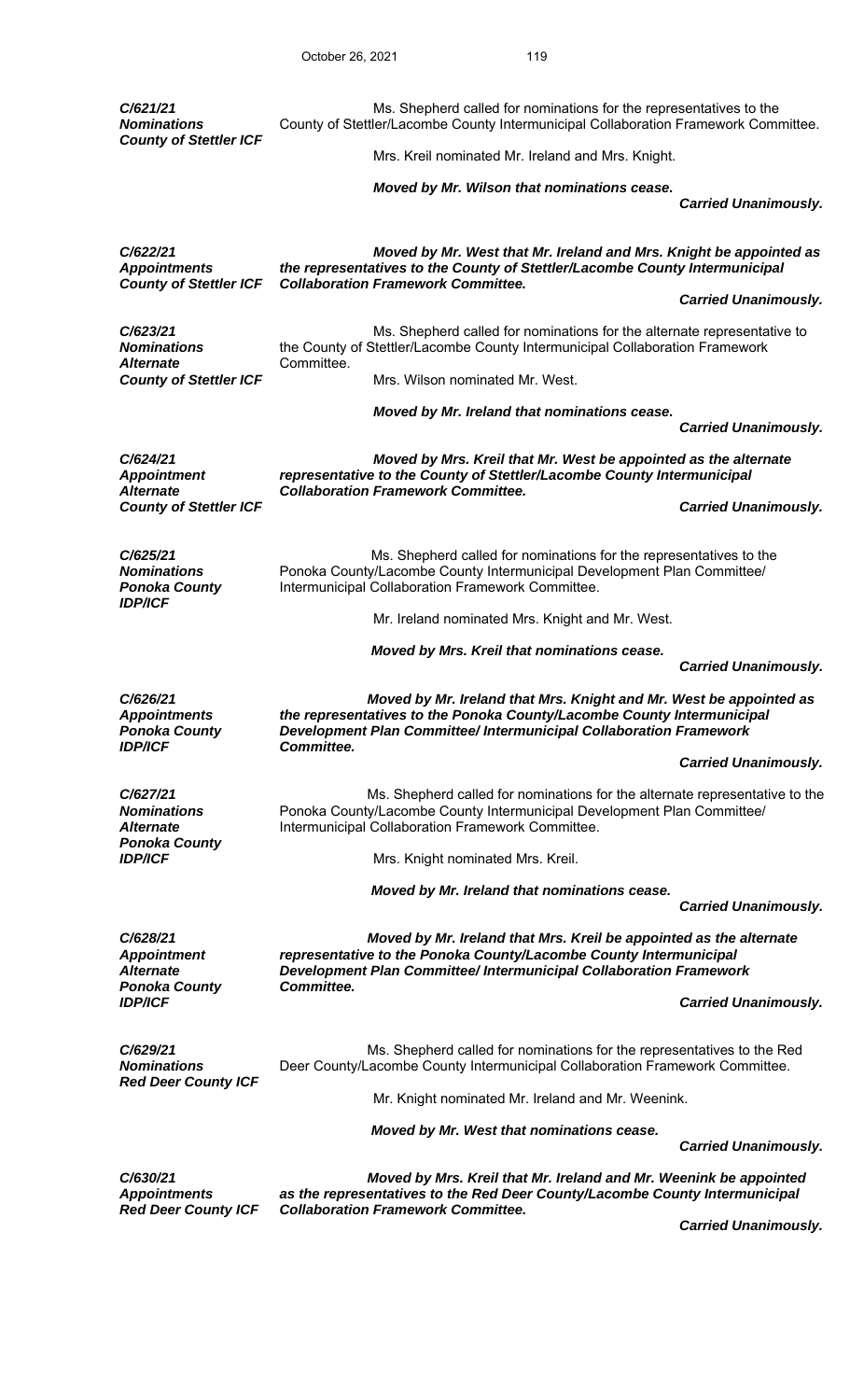| C/631/21<br><b>Nominations</b><br><b>Alternate</b>           | Ms. Shepherd called for nominations for the alternate representative to the<br>Red Deer County/Lacombe County Intermunicipal Collaboration Framework Committee.                            |                             |
|--------------------------------------------------------------|--------------------------------------------------------------------------------------------------------------------------------------------------------------------------------------------|-----------------------------|
| <b>Red Deer County ICF</b>                                   | Mr. Ireland nominated Ms. Shepherd.                                                                                                                                                        |                             |
|                                                              | Moved by Mr. Wilson that nominations cease.                                                                                                                                                | <b>Carried Unanimously.</b> |
| C/632/21<br><b>Appointments</b>                              | Moved by Mr. Wilson that Ms. Shepherd be appointed as the<br>alternate representative to the Red Deer County/Lacombe County Intermunicipal                                                 |                             |
| <b>Alternate</b><br><b>Red Deer County ICF</b>               | <b>Collaboration Framework Committee.</b>                                                                                                                                                  | <b>Carried Unanimously.</b> |
| C/633/21<br><b>Nominations</b><br><b>Camrose County ICF</b>  | Ms. Shepherd called for nominations for the representatives to the<br>Camrose County/Lacombe County Intermunicipal Collaboration Framework Committee.                                      |                             |
|                                                              | Mr. Ireland nominated Mr. West and Mrs. Knight.                                                                                                                                            |                             |
|                                                              | Moved by Mr. Wilson that nominations cease.                                                                                                                                                | <b>Carried Unanimously.</b> |
| C/634/21<br><b>Appointments</b><br><b>Camrose County ICF</b> | Moved by Mrs. Kreil that Mr. West and Mrs. Knight be appointed as<br>the representatives to the Camrose County/Lacombe County Intermunicipal<br><b>Collaboration Framework Committee.</b>  |                             |
|                                                              |                                                                                                                                                                                            | <b>Carried Unanimously.</b> |
| C/635/21<br><b>Nominations</b>                               | Ms. Shepherd called for nominations for the alternate representatives to<br>the Camrose County/Lacombe County Intermunicipal Collaboration Framework                                       |                             |
| <b>Alternate</b><br><b>Camrose County ICF</b>                | Committee.<br>Mr. West nominated Mr. Ireland.                                                                                                                                              |                             |
|                                                              | Moved by Mr. Wilson that nominations cease.                                                                                                                                                | <b>Carried Unanimously.</b> |
|                                                              |                                                                                                                                                                                            |                             |
| C/636/21<br><b>Appointment</b><br><b>Alternate</b>           | Moved by Mrs. Knight that Mr. Ireland be appointed as the alternate<br>representative to the Camrose County/Lacombe County Intermunicipal<br><b>Collaboration Framework Committee.</b>     |                             |
| <b>Camrose County ICF</b>                                    |                                                                                                                                                                                            | <b>Carried Unanimously.</b> |
| C/637/21<br><b>Nominations</b><br><b>Clearwater Cty. ICF</b> | Ms. Shepherd called for nominations for the representatives to the<br>Clearwater County/Lacombe County Intermunicipal Collaboration Framework<br>Committee.                                |                             |
|                                                              | Mr. Ireland nominated Mrs. Kreil and Mr. Wilson.                                                                                                                                           |                             |
|                                                              | Moved by Mrs. Knight that nominations cease.                                                                                                                                               | <b>Carried Unanimously.</b> |
| C/638/21                                                     | Moved by Mrs. Ireland that Mrs. Kreil and Mr. Wilson be appointed as                                                                                                                       |                             |
| <b>Appointments</b>                                          | the representatives to the Clearwater County/Lacombe County Intermunicipal                                                                                                                 |                             |
| <b>Clearwater Cty. ICF</b>                                   | <b>Collaboration Framework Committee.</b>                                                                                                                                                  | <b>Carried Unanimously.</b> |
| C/639/21<br><b>Nominations</b><br><b>Alternate</b>           | Ms. Shepherd called for nominations for the alternate representative to the<br>Clearwater County/Lacombe County Intermunicipal Collaboration Framework<br>Committee.                       |                             |
| <b>Clearwater Cty. ICF</b>                                   | Mr. Ireland nominated Mr. Weenink.                                                                                                                                                         |                             |
|                                                              | Moved by Mrs. Knight that nominations cease.                                                                                                                                               |                             |
|                                                              |                                                                                                                                                                                            | <b>Carried Unanimously.</b> |
| C/640/21<br><b>Appointments</b><br><b>Alternate</b>          | Moved by Mrs. Ireland that Mr. Weenink be appointed as the alternate<br>representative to the Clearwater County/Lacombe County Intermunicipal<br><b>Collaboration Framework Committee.</b> |                             |
| <b>Clearwater Cty. ICF</b>                                   |                                                                                                                                                                                            | <b>Carried Unanimously.</b> |
| C/641/21<br><b>Nominations</b><br><b>Lacombe Regional</b>    | Ms. Shepherd called for nominations for the representative to the<br>Lacombe Regional Tourism and Marketing Association.                                                                   |                             |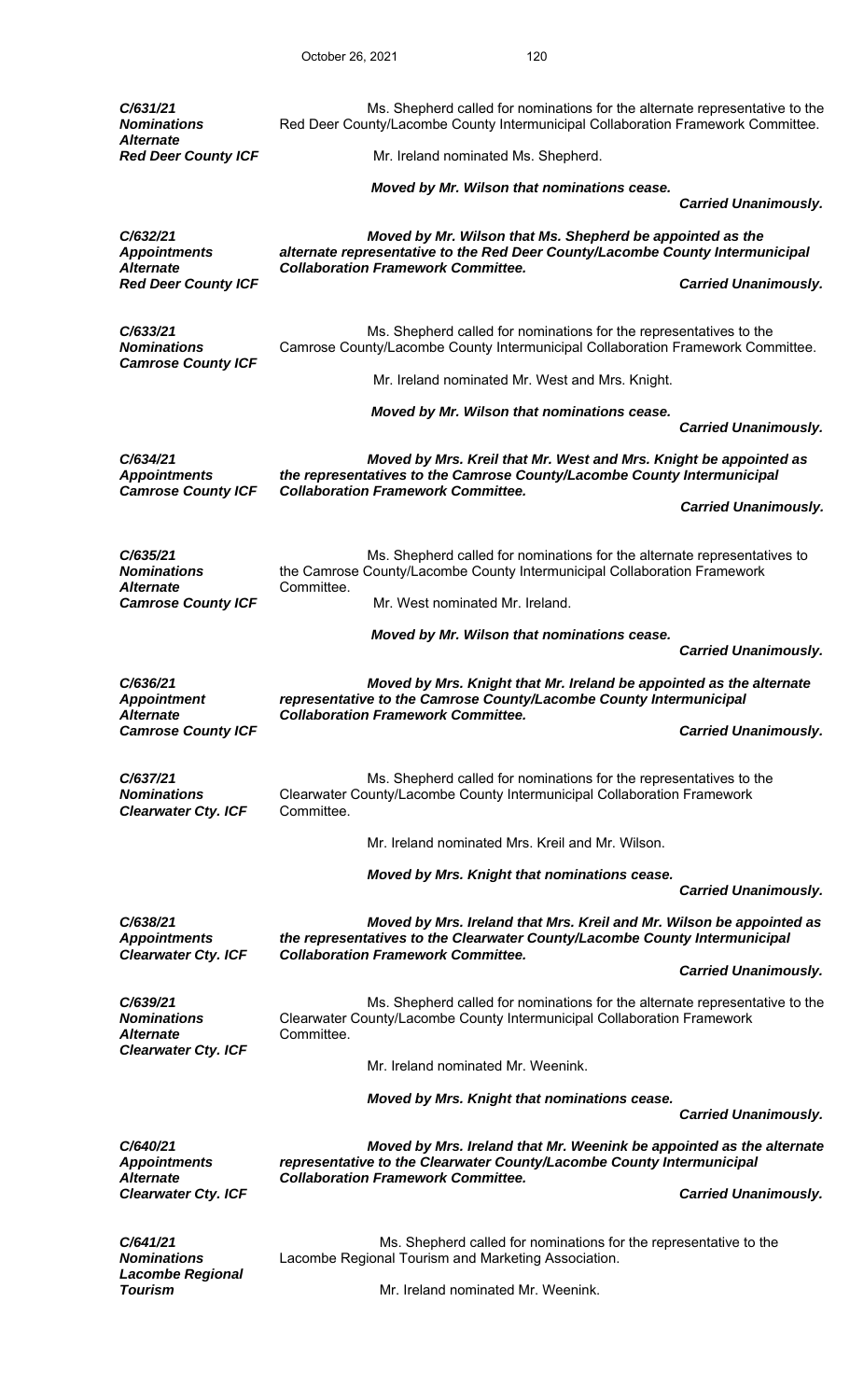|                                                                     |                           | Moved by Mr. West that nominations cease.                                                                                                     | <b>Carried Unanimously.</b> |
|---------------------------------------------------------------------|---------------------------|-----------------------------------------------------------------------------------------------------------------------------------------------|-----------------------------|
| C/642/21<br><b>Appointment</b><br><b>Lacombe Regional</b>           |                           | Moved by Mr. Ireland that Mr. Weenink be appointed as the<br>representative to the Lacombe Regional Tourism and Marketing Association.        |                             |
| <b>Tourism</b>                                                      |                           |                                                                                                                                               | <b>Carried Unanimously.</b> |
| C/643/21<br><b>Nominations</b><br><b>Alternate Lacombe</b>          |                           | Ms. Shepherd called for nominations for the alternate representative to<br>the Lacombe Regional Tourism and Marketing Association.            |                             |
| <b>Regional Tourism</b>                                             |                           | Mrs. Knight nominated Mr. West.                                                                                                               |                             |
|                                                                     |                           | Moved by Mr. Ireland that nominations cease.                                                                                                  | <b>Carried Unanimously.</b> |
|                                                                     |                           |                                                                                                                                               |                             |
| C/644/21<br><b>Appointment</b><br><b>Alternate Lacombe</b>          |                           | Moved by Mr. Ireland that Mr. West be appointed as the alternate<br>representative to the Lacombe Regional Tourism and Marketing Association. |                             |
| <b>Regional Toursim</b>                                             |                           |                                                                                                                                               | <b>Carried Unanimously.</b> |
| C/645/21<br><b>Nominations</b>                                      | Community Advisory Panel. | Ms. Shepherd called for nominations for the representative to the CNR                                                                         |                             |
| <b>CNR Advisory Panel</b>                                           |                           | Mr. Wilson nominated Mr. Ireland.                                                                                                             |                             |
|                                                                     |                           | Moved by Mrs. Kreil that nominations cease.                                                                                                   |                             |
|                                                                     |                           |                                                                                                                                               | <b>Carried Unanimously.</b> |
| C/646/21<br><b>Appointment</b>                                      |                           | Moved by Mrs. Knight that Mr. Ireland be appointed as the<br>representative to the CNR Community Advisory Panel.                              |                             |
| <b>CNR Advisory Panel</b>                                           |                           |                                                                                                                                               | <b>Carried Unanimously.</b> |
| C/647/21<br><b>Nominations</b><br>Alternate CNR                     |                           | Ms. Shepherd called for nominations for the alternate representative to<br>the CNR Community Advisory Panel.                                  |                             |
| <b>Advisory Panel</b>                                               |                           | Mrs. Knight nominated Mr. Weenink.                                                                                                            |                             |
|                                                                     |                           | Moved by Mrs. Kreil that nominations cease.                                                                                                   | <b>Carried Unanimously.</b> |
| C/648/21                                                            |                           | Moved by Mr. Ireland that Mr. Weenink be appointed as the                                                                                     |                             |
| <b>Appointment</b><br><b>Alternate CNR</b>                          |                           | alternate representative to the CNR Community Advisory Panel.                                                                                 |                             |
| <b>Advisory Panel</b>                                               |                           |                                                                                                                                               | <b>Carried Unanimously.</b> |
| C/649/21<br><b>Nominations</b>                                      | Bird Farm.                | Ms. Shepherd called for nominations for the representative to the Ellis                                                                       |                             |
| <b>Ellis Bird Farm</b>                                              |                           | Mr. Ireland nominated Ms. Shepherd.                                                                                                           |                             |
|                                                                     |                           | Moved by Mrs. Knight that nominations cease.                                                                                                  |                             |
|                                                                     |                           |                                                                                                                                               | <b>Carried Unanimously.</b> |
| C/650/21<br><b>Appointment</b>                                      |                           | Moved by Mr. Ireland that Ms. Shepherd be appointed as the<br>representative to the Ellis Bird Farm.                                          |                             |
| <b>Ellis Bird Farm</b>                                              |                           |                                                                                                                                               | <b>Carried Unanimously.</b> |
| C/651/21<br><b>Nominations</b>                                      |                           | Ms. Shepherd called for nominations for the representative to the<br>Buffalo Lake Management Team.                                            |                             |
| <b>Buffalo Lake</b><br><b>Management Team</b>                       |                           | Mr. Ireland nominated Mrs. Knight.                                                                                                            |                             |
|                                                                     |                           | Moved by Mr. Wilson that nominations cease.                                                                                                   | <b>Carried Unanimously.</b> |
| C/652/21                                                            |                           | Moved by Mrs. Kreil that Mrs. Knight be appointed as the                                                                                      |                             |
| <b>Appointment</b><br><b>Buffalo Lake</b><br><b>Management Team</b> |                           | representative to the Buffalo Lake Management Team.                                                                                           | <b>Carried Unanimously.</b> |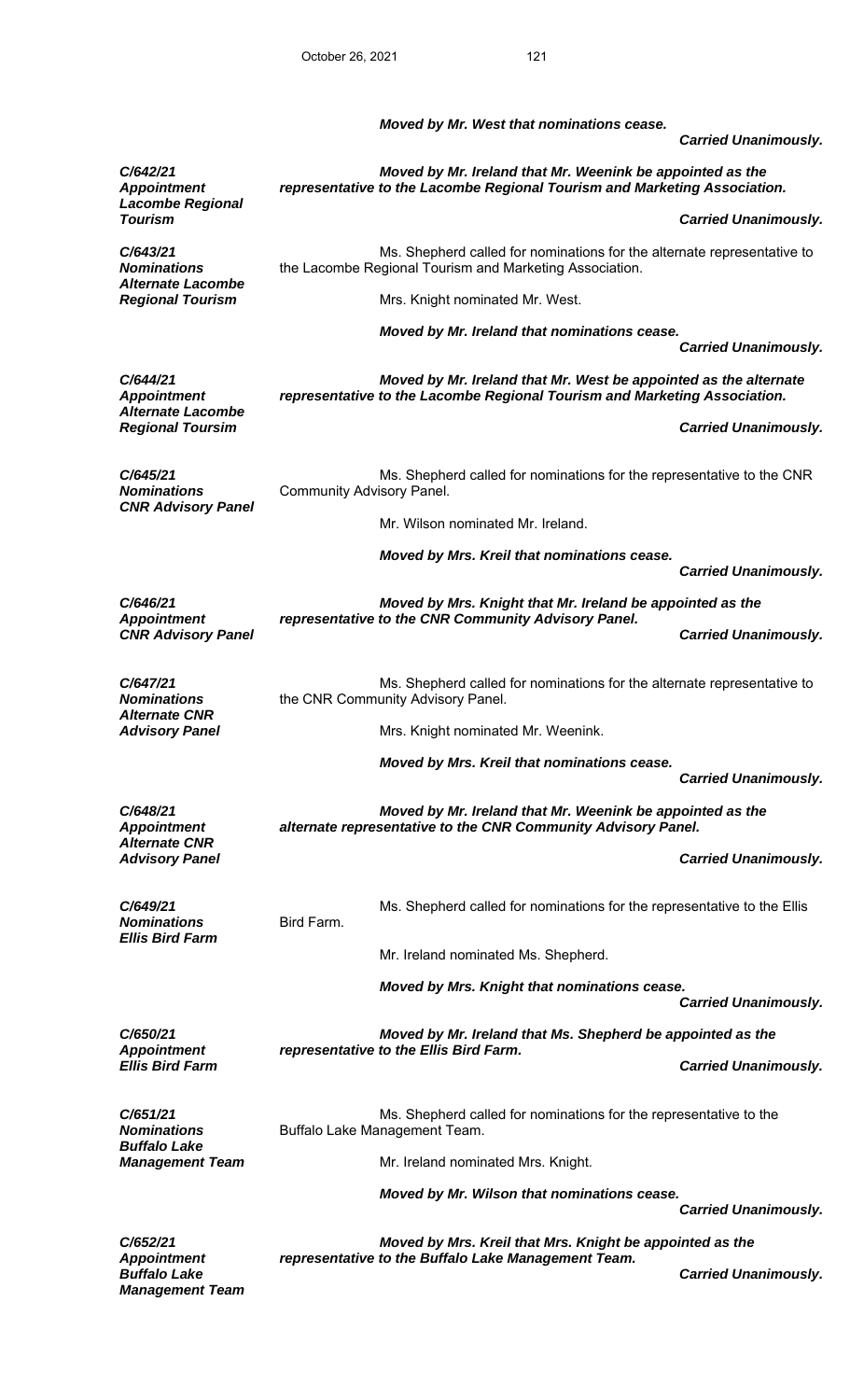| C/653/21<br><b>Nominations</b><br><b>Mirror &amp; District</b>               | & District Community Group.                                                                                  | Ms. Shepherd called for nominations for the representative to the Mirror                                         |                             |
|------------------------------------------------------------------------------|--------------------------------------------------------------------------------------------------------------|------------------------------------------------------------------------------------------------------------------|-----------------------------|
| <b>Community Group</b>                                                       |                                                                                                              | Mr. Wilson nominated Mrs. Knight.                                                                                |                             |
|                                                                              |                                                                                                              | Moved by Mr. West that nominations cease.                                                                        | <b>Carried Unanimously.</b> |
| C/654/21                                                                     |                                                                                                              | Moved by Mrs. Kreil that Mrs. Knight be appointed as the                                                         |                             |
| <b>Appointment</b><br><b>Mirror &amp; District</b><br><b>Community Group</b> |                                                                                                              | representative to the Mirror & District Community Group.                                                         | <b>Carried Unanimously.</b> |
| C/655/21<br><b>Nominations</b><br><b>Bashaw RCMP</b>                         |                                                                                                              | Ms. Shepherd called for nominations for the representative to the<br>Bashaw RCMP Consultive Group.               |                             |
| <b>Consultive Group</b>                                                      |                                                                                                              | Mr. Ireland nominated Mrs. Knight.                                                                               |                             |
|                                                                              |                                                                                                              | Moved by Mr. Wilson that nominations cease.                                                                      |                             |
|                                                                              |                                                                                                              |                                                                                                                  | <b>Carried Unanimously.</b> |
| C/656/21<br><b>Appointment</b>                                               |                                                                                                              | Moved by Mr. Ireland that Mrs. Knight be appointed as the<br>representative to the Bashaw RCMP Consultive Group. |                             |
| <b>Bashaw RCMP</b><br><b>Consultive Group</b>                                |                                                                                                              |                                                                                                                  | <b>Carried Unanimously.</b> |
| C/657/21<br><b>Nominations</b><br><b>Rimbey RCMP</b>                         |                                                                                                              | Ms. Shepherd called for nominations for the representative to the<br>Rimbey RCMP Consultive Group.               |                             |
| <b>Consultive Group</b>                                                      |                                                                                                              | Mr. Wilson nominated Mrs. Kreil.                                                                                 |                             |
|                                                                              |                                                                                                              | Moved by Mrs. Knight that nominations cease.                                                                     | <b>Carried Unanimously.</b> |
| C/658/21<br><b>Appointment</b>                                               | Moved by Mr. West that Mrs. Kreil be appointed as the<br>representative to the Rimbey RCMP Consultive Group. |                                                                                                                  |                             |
| <b>Rimbey RCMP</b><br><b>Consultive Group</b>                                |                                                                                                              |                                                                                                                  | <b>Carried Unanimously.</b> |
| C/659/21<br><b>Nominations</b><br><b>Alix Chamber of</b>                     | Chamber of Commerce.                                                                                         | Ms. Shepherd called for nominations for the representative to the Alix                                           |                             |
| <b>Commerce</b>                                                              |                                                                                                              | Mr. Wilson nominated Mr. Ireland.                                                                                |                             |
|                                                                              |                                                                                                              | Moved by Mrs. Knight that nominations cease.                                                                     | <b>Carried Unanimously.</b> |
| C/660/21<br><b>Appointment</b>                                               |                                                                                                              | Moved by Mr. West that Mr. Ireland be appointed as the<br>representative to the Alix Chamber of Commerce.        |                             |
| <b>Alix Chamber of</b><br><b>Commerce</b>                                    |                                                                                                              |                                                                                                                  | <b>Carried Unanimously.</b> |
| C/661/21<br><b>Nominations</b><br><b>Eckville Chamber</b>                    |                                                                                                              | Ms. Shepherd called for nominations for the representative to the<br>Eckville Chamber of Commerce.               |                             |
| <b>Of Commerce</b>                                                           |                                                                                                              | Mr. Wilson nominated Mrs. Kreil.                                                                                 |                             |
|                                                                              |                                                                                                              | Moved by Mr. Ireland that nominations cease.                                                                     | <b>Carried Unanimously.</b> |
| C/662/21<br><b>Appointment</b>                                               |                                                                                                              | Moved by Mr. Wilson that Mrs. Kreil be appointed as the<br>representative to the Eckville Chamber of Commerce.   |                             |
| <b>Eckville Chamber</b><br><b>Of Commerce</b>                                |                                                                                                              |                                                                                                                  | <b>Carried Unanimously.</b> |
| C/663/21<br><b>Nominations</b><br><b>Lacombe Chamber</b>                     |                                                                                                              | Ms. Shepherd called for nominations for the representative to the<br>Lacombe Chamber of Commerce.                |                             |
| <b>Of Commerce</b>                                                           |                                                                                                              | Mrs. Knight nominated Mr. West.                                                                                  |                             |
|                                                                              |                                                                                                              | Moved by Mr. Ireland that nominations cease.                                                                     | <b>Carried Unanimously.</b> |
|                                                                              |                                                                                                              |                                                                                                                  |                             |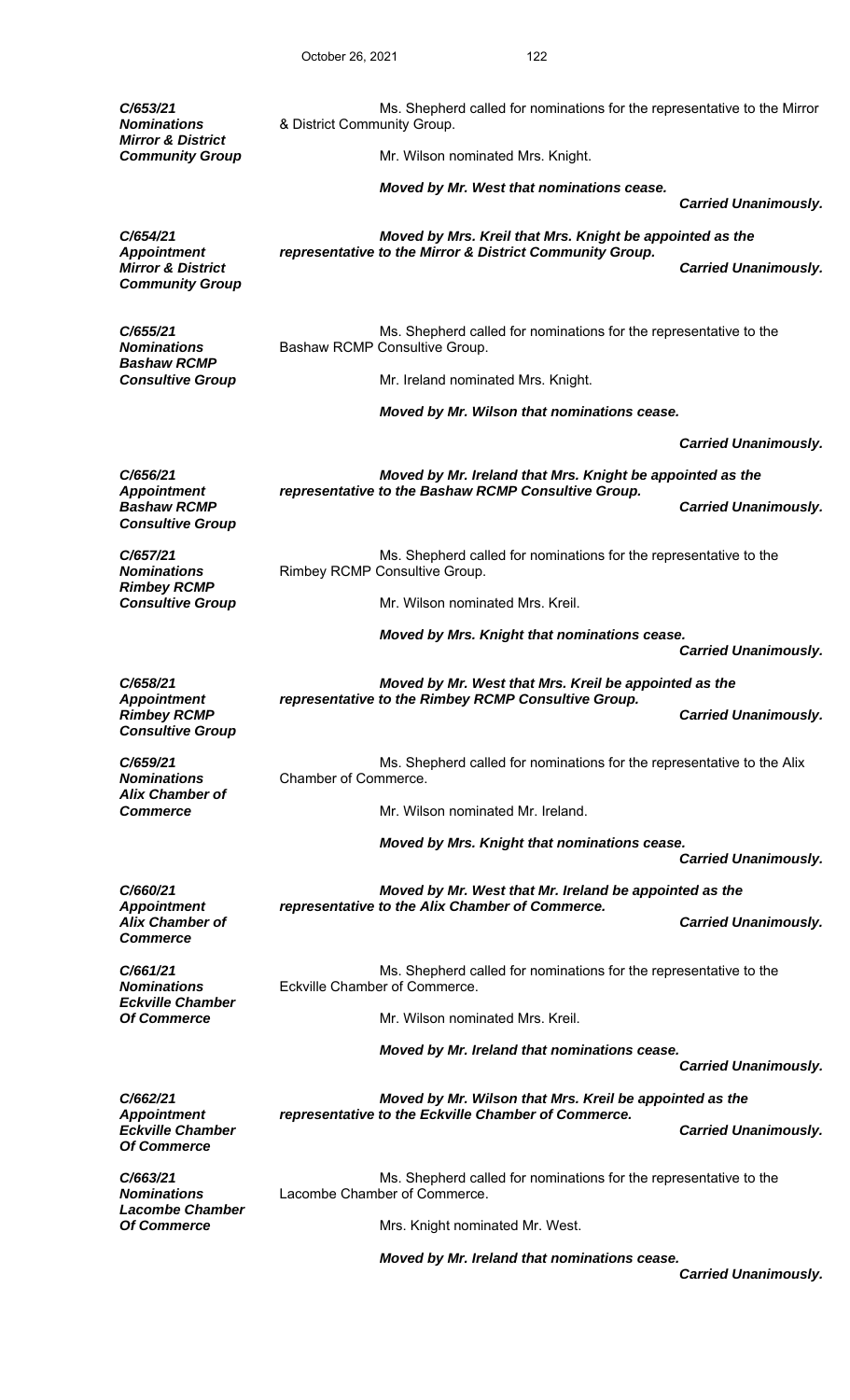| C/664/21<br><b>Appointment</b>                                                 |                                                                                                   | Moved by Mrs. Kreil that Mr. West be appointed at the<br>representative to the Lacombe Chamber of Commerce.              |                             |
|--------------------------------------------------------------------------------|---------------------------------------------------------------------------------------------------|--------------------------------------------------------------------------------------------------------------------------|-----------------------------|
| <b>Lacombe Chamber</b><br><b>Of Commerce</b>                                   |                                                                                                   |                                                                                                                          | <b>Carried Unanimously.</b> |
| C/665/21<br><b>Nominations</b><br><b>Calumet Synergy</b><br><b>Association</b> | Ms. Shepherd called for nominations for the representative to the<br>Calumet Synergy Association. |                                                                                                                          |                             |
|                                                                                |                                                                                                   | Mr. Ireland nominated Mrs. Knight.                                                                                       |                             |
|                                                                                |                                                                                                   | Moved by Mr. West that nominations cease.                                                                                | <b>Carried Unanimously.</b> |
| C/666/21<br>Moved by Mr. Ireland that Mrs. Knight be appointed at the          |                                                                                                   |                                                                                                                          |                             |
| <b>Appointment</b><br><b>Calumet Synergy</b><br><b>Association</b>             |                                                                                                   | representative to the Calumet Synergy Association.                                                                       | <b>Carried Unanimously.</b> |
| C/667/21<br><b>Nominations</b><br><b>Central Alberta</b>                       | Central Alberta Synergy.                                                                          | Ms. Shepherd called for nominations for the representatives to the                                                       |                             |
| <b>Synergy</b>                                                                 |                                                                                                   | Mr. Ireland nominated Mr. Weenink and Mr. West.                                                                          |                             |
|                                                                                |                                                                                                   | Moved by Mrs. Knight that nominations cease.                                                                             |                             |
|                                                                                |                                                                                                   |                                                                                                                          | <b>Carried Unanimously.</b> |
| C/668/21<br><b>Appointment</b>                                                 |                                                                                                   | Moved by Mrs. Kreil that Mr. Weenink and Mr. West be appointed<br>as the representatives to the Central Alberta Synergy. |                             |
| <b>Central Alberta</b><br><b>Synergy</b>                                       |                                                                                                   |                                                                                                                          | <b>Carried Unanimously.</b> |
| C/669/21<br><b>Nominations</b><br><b>Alberta Synergy</b>                       | Alberta Synergy.                                                                                  | Ms. Shepherd called for nominations for the representative to the                                                        |                             |
|                                                                                |                                                                                                   | Mrs. Kreil nominated Mrs. Knight.                                                                                        |                             |
|                                                                                |                                                                                                   | Moved by Mr. Ireland that nominations cease.                                                                             | <b>Carried Unanimously.</b> |
| C/670/21                                                                       |                                                                                                   | Moved by Mrs. Kreil that Mrs. Knight be appointed as the                                                                 |                             |
| <b>Appointment</b><br><b>Alberta Synergy</b>                                   |                                                                                                   | representative to Alberta Synergy.                                                                                       | <b>Carried Unanimously.</b> |
| C/671/21<br><b>Nominations</b>                                                 | Rimbey Regional Synergy.                                                                          | Ms. Shepherd called for nominations for the representative to the                                                        |                             |
| <b>Rimbey Regional</b><br><b>Synergy</b>                                       |                                                                                                   | Mrs. Knight nominated Mrs. Kreil.                                                                                        |                             |
|                                                                                |                                                                                                   | Moved by Mr. West that nominations cease.                                                                                | <b>Carried Unanimously.</b> |
| C/672/21                                                                       |                                                                                                   | Moved by Mr. Ireland that Mrs. Kreil be appointed as the                                                                 |                             |
| <b>Appointment</b><br><b>Rimbey Regional</b><br><b>Synergy</b>                 |                                                                                                   | representative to the Rimbey Regional Synergy.                                                                           | <b>Carried Unanimously.</b> |
| C/673/21<br><b>Nominations</b>                                                 | Library Board.                                                                                    | Ms. Shepherd called for nominations for the representative to the Alix                                                   |                             |
| <b>Alix Library Board</b>                                                      |                                                                                                   | Mrs. Knight nominated Mr. Ireland.                                                                                       |                             |
|                                                                                |                                                                                                   | Moved by Mrs. Kreil that nominations cease.                                                                              | <b>Carried Unanimously.</b> |
| C/674/21                                                                       |                                                                                                   | Moved by Mr. Wilson that Mr. Ireland be appointed as the                                                                 |                             |
| <b>Appointment</b><br><b>Alix Library Board</b>                                |                                                                                                   | representative to Alix Library Board.                                                                                    | <b>Carried Unanimously.</b> |
| C/675/21<br><b>Nominations</b>                                                 | Bentley Library Board.                                                                            | Ms. Shepherd called for nominations for the representative to the                                                        |                             |
| <b>Bentley Library</b><br><b>Board</b>                                         |                                                                                                   | Mr. Ireland nominated Mr. Wilson.                                                                                        |                             |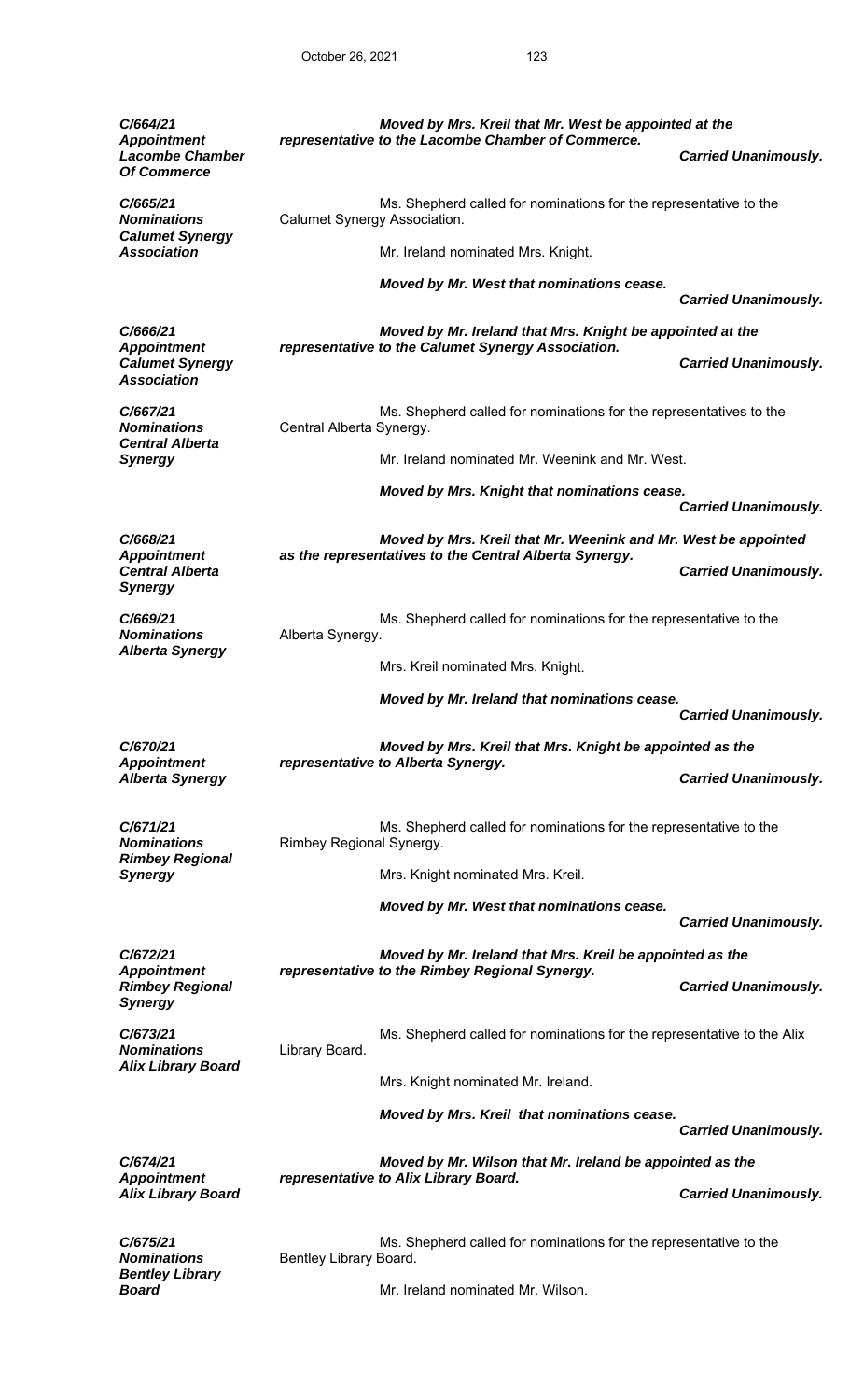*Airport Committee* 

 Mr. Wilson nominated Mr. Weenink.  *Moved by Mr. Ireland that nominations cease. Carried Unanimously.*  A vote was conducted by secret ballot. *C/676/21 Appointment Moved by Mrs. Knight that Mr. Wilson be appointed as the representative to Bentley Library Board.*  **Bentley Library Carried Unanimously. Bentley Library** Carried Unanimously. *Board C/677/21 Nominations*  Ms. Shepherd called for nominations for the representative to the Eckville Library Board. *Eckville Library*  **Board Board Mr. Ireland nominated Mrs. Kreil.**  *Moved by Mr. Wilson that nominations cease. Carried Unanimously. C/678/21 Appointment Moved by Mrs. Knight that Mrs. Kreil be appointed as the representative to Eckville Library Board. Eckville Library Board Carried Unanimously. C/679/21 Nominations*  Ms. Shepherd called for nominations for the representative to the Mirror Community Library Board. *Mirror Community*  **Library Board Mr. Ireland nominated Mrs. Knight.**  *Moved by Mr. West that nominations cease. Carried Unanimously. C/680/21 Appointment Moved by Mrs. Kreil that Mrs. Knight be appointed as the representative to Mirror Community Library Board. Mirror Community Carried Unanimously. Library Board C/681/21 Nominations*  Ms. Shepherd called for nominations for the representative to the Mary C. Moore Public Library Board. *Mary C. Moore*  Mr. Ireland nominated Ms. Shepherd.  *Moved by Mrs. Knight that nominations cease. Carried Unanimously. C/682/21 Appointment Moved by Mrs. Kreil that Ms. Shepherd be appointed as the representative to the Mary C. Moore Public Library Board.*  **Carried Unanimously.** *Library C/683/21 Nominations*  Ms. Shepherd called for nominations for the representative to the Lacombe Regional Airport Committee. *Lacombe Regional Airport Committee* Mr. Ireland nominated Ms. Shepherd and Mr. Weenink  *Moved by Mr. Wilson that nominations cease. Carried Unanimously.*  A vote was conducted by secret ballot. *C/684/21 Appointment Moved by Mr. Ireland that Ms. Shepherd be appointed as the representative to the Lacombe Regional Airport Committee. Lacombe Regional Carried Unanimously. Airport Committee C/685/21 Appointment Moved by Mrs. Knight that Mr. Weenink be appointed as the alternate representative to the Lacombe Regional Airport Committee. Alternate* 

*Lacombe Regional Carried Unanimously.*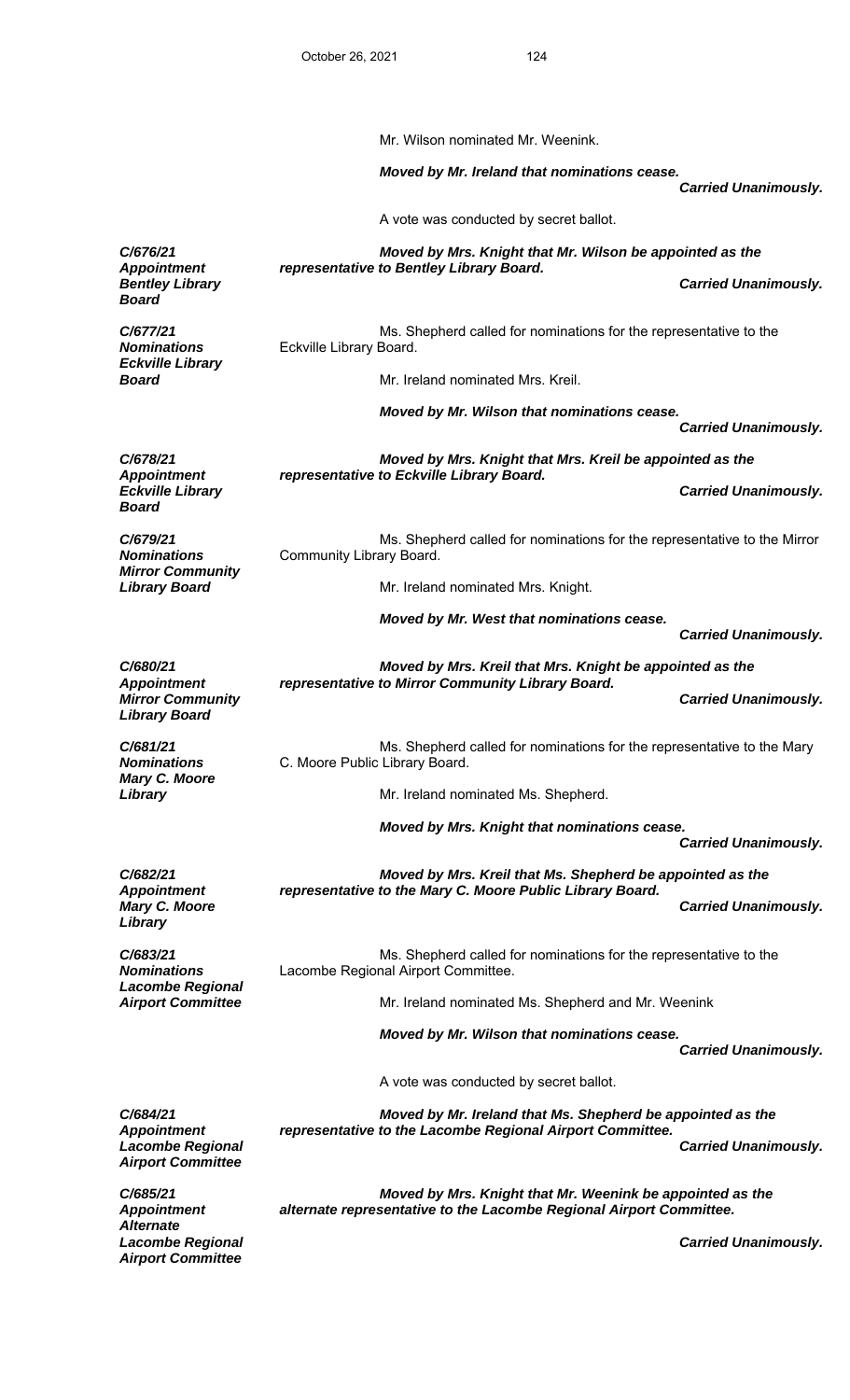October 26, 2021 125 *C/686/21 Nominations*  Ms. Shepherd called for nominations for the representative to the Town of Sylvan Lake Pogadl Sports Park Design Advisory Committee. *Sylvan Lake Pogadl*  **Sport Park Sport Park Mr. Ireland nominated Mr. Wilson.**  *Moved by Mrs. Knight that nominations cease. Moved by Mr. West that Mr. Wilson be appointed as the representative to the Town of Sylvan Lake Pogadl Sports Park Design Advisory Committee. Sport Park Carried Unanimously. C/688/21 Moved by Mrs. Kreil: 1. That Timothy Timmons, the County Manager; or Michael Minchin, the Director of Corporate Services, of Lacombe County (hereinafter called The "Corporation"), be and are hereby authorized for and on behalf of the Corporation to negotiate with, deposit with, or transfer to Servus Credit Union (for credit of the Corporation's account only) all or any cheques and other orders for the payment of money, and for the said purpose to endorse the same or any of them on behalf of the Corporation either in writing or by electronic signature. 2. All cheques of the Corporation be drawn in the name of the Corporation and be signed on its behalf by: (a) Digital signatures of the Reeve, Barb Shepherd and County Manager, Timothy Timmons that will be stored in a secure server located at the software vendor's location. The software vendor will have no security access to software modules used in processing payments. (b) Barb Shepherd, the Reeve; or John Ireland, the Deputy Reeve and by Timothy Timmons, the County Manager; or Michael Minchin, the Director of Corporate Services. 3. Timothy Timmons, the County Manager; or Michael Minchin, Director of Corporate Services be and are hereby authorized for and on behalf of the Corporation from time to time to receive from the said Servus Credit Union a statement of the account of the corporation together with all relative vouchers and all unpaid bills lodged for collection by the said Servus Credit Union forms of verification settlement of balance and release.* 

> *4. Timothy Timmons, County Manager; or Michael Minchin, Director of Corporate Services, be and are hereby authorized for and on behalf of the Corporation to redeem bonds or other securities held by its financial institutions in safekeeping or otherwise for the account of the Corporation and to give valid and binding receipts thereunder.*

> *5. This resolution be communicated to the said Servus Credit Union and remain in force until written notice to the contrary shall have been given to the Manager for the time being of the branch of the said Servus Credit Union that the account of the Corporation is kept, and receipt of such notice duly acknowledged in writing.*

> > *Carried Unanimously.*

| C/689/21<br><b>Meeting Dates</b> | Moved by Mrs. Kreil that the Council meeting date listing for 2022 be<br>received for information.                                                                   |
|----------------------------------|----------------------------------------------------------------------------------------------------------------------------------------------------------------------|
|                                  | <b>Carried Unanimously.</b>                                                                                                                                          |
| C/690/21<br>Annual Road Tours    | Moved by Mr. Ireland that the annual road tours be held on June 15<br>and 16, 2022.                                                                                  |
|                                  | <b>Carried Unanimously.</b>                                                                                                                                          |
| Facilities Tour                  | Council discussed doing a tour of the Lacombe County facilities (office and<br>shop) and agreed they will undertake a tour following a future Committee of the Whole |

 *Carried Unanimously.* 

*C/687/21 Appointment Sylvan Lake Pogadl* 

> and agreed they will undertake a tour following a future Committee of the Whole meeting.

*Signing Authority*